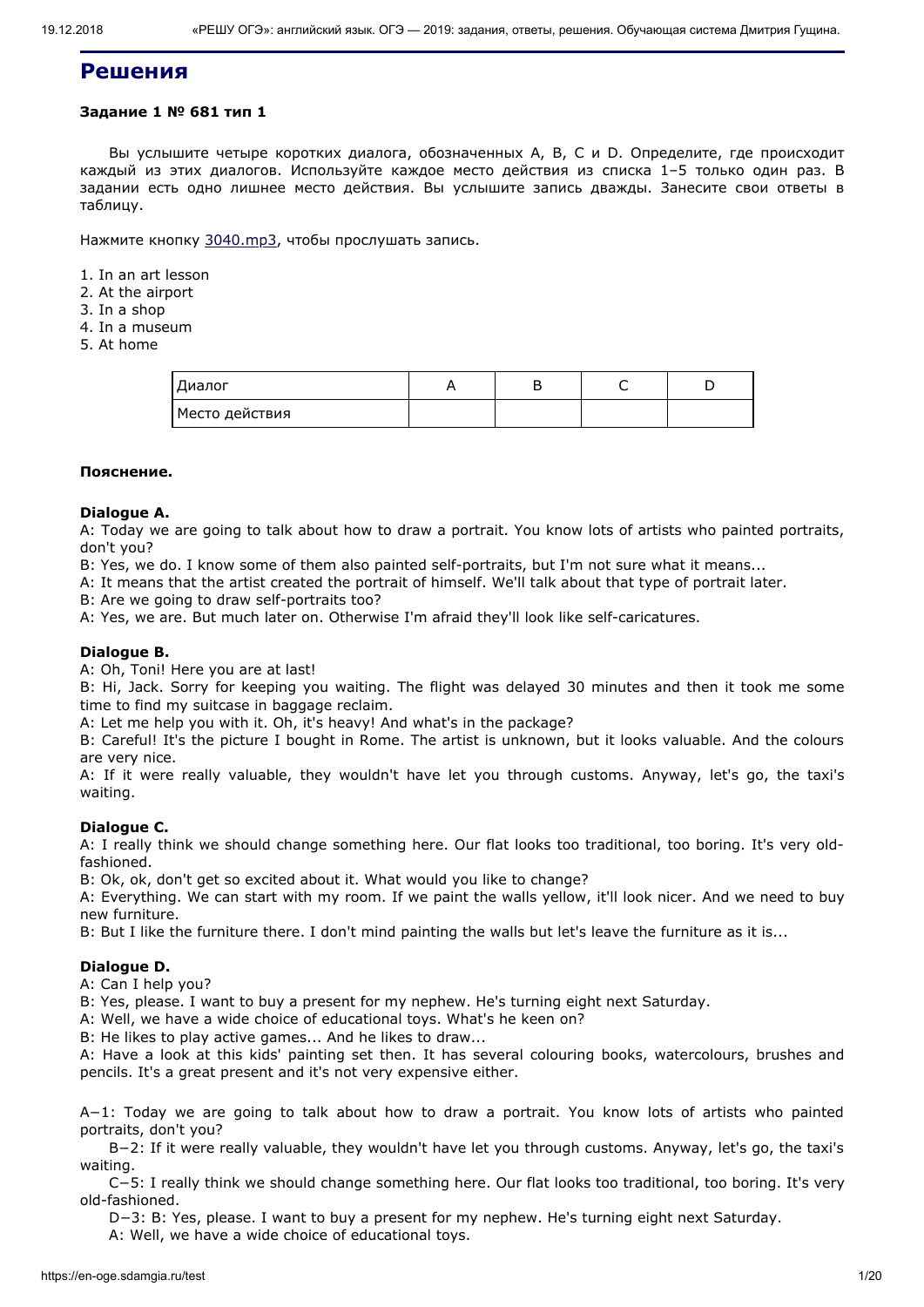Ответ: 1253.

Ваш ответ: *нет ответа*. Правильный ответ: 1253

## **Задание 2 № 682 тип 2**

Вы услышите пять высказываний. Установите соответствие между высказываниями каждого говорящего A–E и утверждениями, данными в списке 1–6. Используйте каждое утверждение из списка 1–6 только один раз. В задании есть одно лишнее утверждение. вы услышите запись дважды. Занесите свои ответы в таблицу.

Нажмите кнопку [3041.mp3](https://en-oge.sdamgia.ru/files/3041.mp3), чтобы прослушать запись.

1. The speaker explains why he/she would like to have a large family.

- 2. The speaker describes his/her family business.
- 3. The speaker describes his/her family tradition.
- 4. The speaker talks about family problems and conflicts.
- 5. The speaker talks about his/her family legend.
- 6. The speaker says that he/she misses his/her family very much.

| Говорящий   |  |  |  |
|-------------|--|--|--|
| Утверждение |  |  |  |

# **Пояснение.**

**Speaker A.** I'm an only child in the family and I've always envied my friends who have brothers and sisters. I really think that it's great when children can play together and support each other — it teaches them how to take care of other people, how to be kind and helpful. Brothers and sisters usually support each other when they become adults. I think it's very comforting to feel that support.

**Speaker В.** One of my earliest childhood memories is about a steel set of medical instruments. Our grandmother told us that it had belonged to her father who had got it from his teacher — a famous doctor. During the war my great granddad was wounded and taken to hospital. Still weak he helped the doctor during the operations as there were no nurses. Now the set of medical tools is kept in my house.

**Speaker C.** I grew up in a large family. Now my brother and my sisters are adults and we all have families of our own. However, every year they come to our house for our mother's birthday. It's always been a very important event for us. When we were kids, we designed different creative presents for her and prepared different performances. We still do the same! We feel like children again and Mum looks young and happy at such moments.

**Speaker D.** I have very happy childhood memories. We lived in the country, and now I often dream about our pretty house and our nice garden. Our parents spent lots of time with us and we, children, could always ask them for help, advice or just share our worries with them. Now I'm a student and live away from my family in a big city. I often feel lonely and I wish my childhood years could come back for a while.

**Speaker E.** When I was a child, we lived in the country and I often helped my parents on the farm. It was hard work but I enjoyed it because my father made it look like fun. We grew beans and sold them. Now the farm belongs to me and my brother, and it differs a lot from the farm of my childhood. For the most part jobs are mechanized. We use computers to control the process of crop growing. Our children find it all interesting and make plans on how to make the farm even more efficient.

A−1: I've always envied my friends who have brothers and sisters. I really think that it's great when children can play together and support each other.

B−5: Our grandmother told us that it had belonged to her father who had got it from his teacher — a famous doctor. During the war my great granddad was wounded and taken to hospital.

C−3: However, every year they come to our house for our mother's birthday. It's always been a very important event for us.

D−6: I often feel lonely and I wish my childhood years could come back for a while.

E−2: Now the farm belongs to me and my brother, and it differs a lot from the farm of my childhood. For the most part jobs are mechanized.

Ответ: 15362.

Ваш ответ: *нет ответа*. Правильный ответ: 15362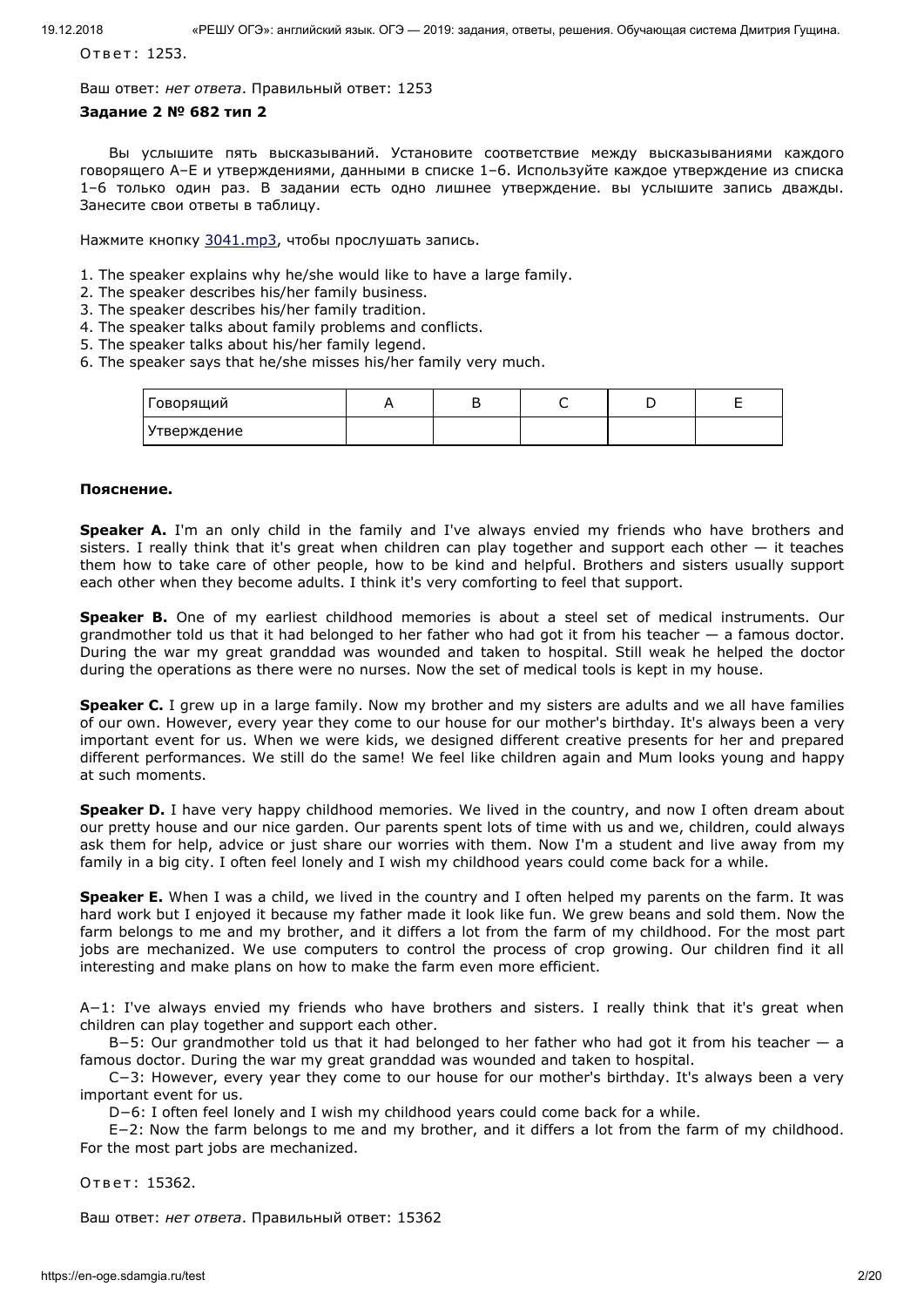### **Задание 3 № 562 тип 3**

Вы услышите разговор двух друзей. выберите цифру 1, 2 или 3, соответствующую выбранному вами варианту ответа. вы услышите запись дважды.

Нажмите кнопку [3027.mp3](https://en-oge.sdamgia.ru/files/3027.mp3), чтобы прослушать запись.

Why has Thomas come from school earlier than usual?

1) He failed his mathematics test.

2) His timetable changed.

3) He felt unwell in the classroom.

4)

## **Пояснение.**

- Hi, mom.

- Oh, Thomas! You are early today, are you all right? How are you feeling, darling?

- Don't worry, I'm fine. We just don't have IT class on Mondays anymore. It moves on Fridays, but I forgot to tell you. And the day was really good.

- I'm glad to hear that. How did you manage with the math's test?

- I did well, I think. It wasn't really difficult.

- You must be very hungry, you've left your lunch box on the kitchen table today.

- Oh, yes. I discovered this on the lunch break. It was a great disappointment.

- Did you eat in the canteen?

- No, I didn't like the food there, you know that.

- And I don't have anything ready for you at the moment. I've just come in. it was a hard day, lots of customers, everyone's looking for Christmas gifts. But if you wait a while, I'll cook spaghetti.

- Don't worry, mom. I just get my lunch box. I'll eat what's there and we'll have dinner latter when dad comes home.

- Ok, if that's what you want. And remind me, what time do you plan to finish work tomorrow?

- The shop closes at 6 p.m., why?

- Your cousin Diana called, she's arriving tomorrow at 8 p.m. and she asked if you could pick her up from the airport.

- Oh, it's a 2 hours drive there and the same time back again. But, ok. I'll set off to the airport straight from work.

- And how about buying Christmas gifts? Are we going to put it off?

- Looks like it. But don't worry, it's still a week before Christmas. We'll have time to buy you a snowboard. That's what you are worrying about, isn't it?

- Yes, actually I worry about arrange with some friends for they could teach me how to ride it. And as an exchange I'll teach them how to ski.

- I see. You'll get your present on time, don't worry. And how the forecast sais this winter will be very good for all that kind of fun in the snow. They promise the nicest and the snowiest winter in years.

- Well. I felt so disappointed about the weather last year, remember that?

- Yeah. It was very unreliable. Snow, rain, sled, slush.

- And I practically had no chance to ski.

- Let's hope you'll make it this year.

I'm fine.We just don't have IT class on Mondays anymore. It moves on Fridays.

Правильный ответ указан под номером 2.

Ваш ответ: *нет ответа*. Правильный ответ: 2

# **Задание 4 № 563 тип 4**

Вы услышите разговор двух друзей. Выберите цифру 1, 2 или 3, соответствующую выбранному вами варианту ответа. Вы услышите запись дважды.

Нажмите кнопку [3027.mp3](https://en-oge.sdamgia.ru/files/3027.mp3), чтобы прослушать запись.

Where does Thomas usually have lunch?

- 1) He comes home for lunch.
- 2) He buys his lunch in the school canteen.
- 3) He takes a lunch box to school.
- 4)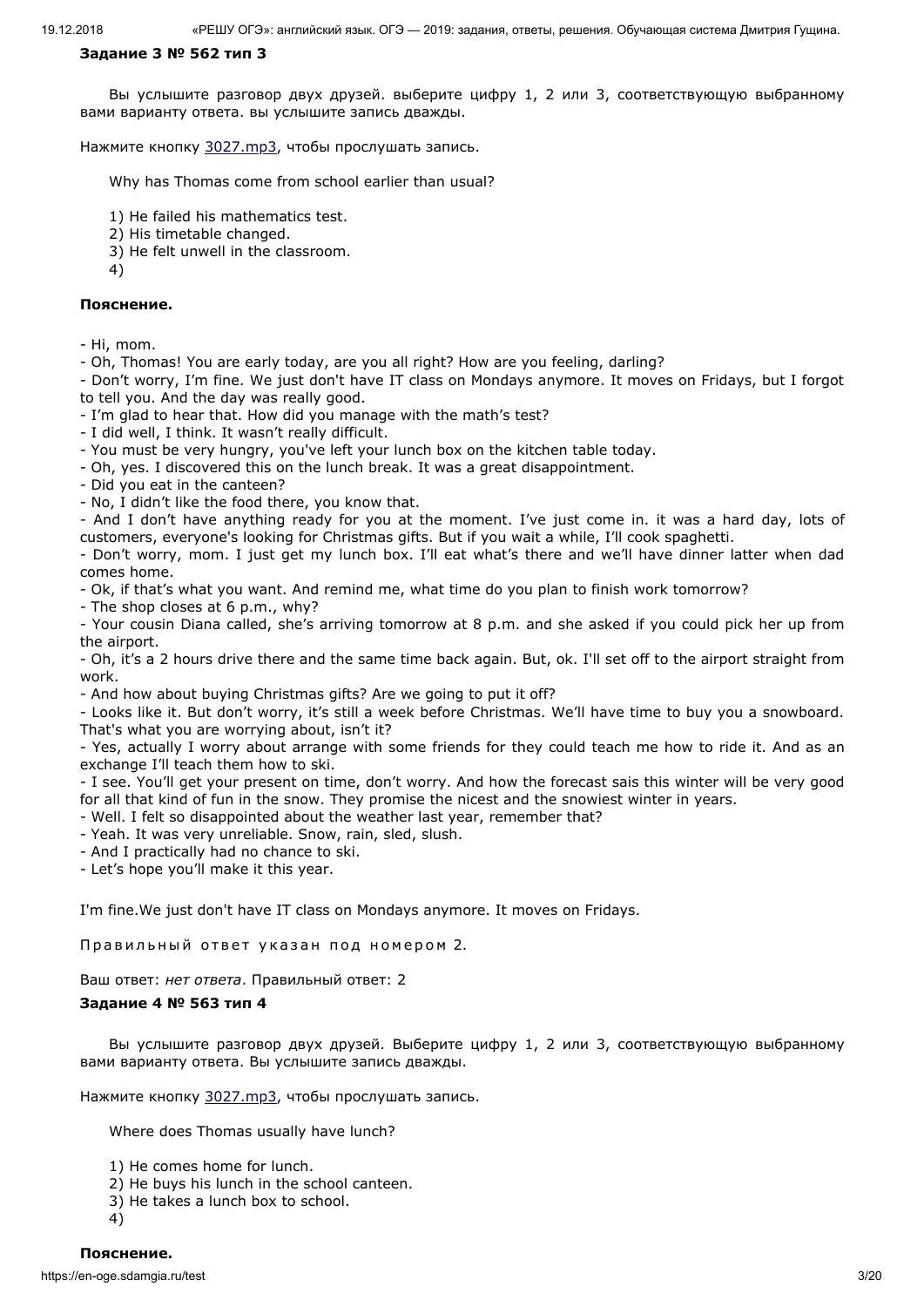- Hi, mom.

- Oh, Thomas! You are early today, are you all right? How are you feeling, darling?

- Don't worry, I'm fine. We just don't have IT class on Mondays anymore. It moves on Fridays, but I forgot to tell you. And the day was really good.

- I'm glad to hear that. How did you manage with the math's test?

- I did well, I think. It wasn't really difficult.

- You must be very hungry, you've left your lunch box on the kitchen table today.

- Oh, yes. I discovered this on the lunch break. It was a great disappointment.

- Did you eat in the canteen?

- No, I didn't like the food there, you know that.

- And I don't have anything ready for you at the moment. I've just come in. it was a hard day, lots of customers, everyone's looking for Christmas gifts. But if you wait a while, I'll cook spaghetti.

- Don't worry, mom. I just get my lunch box. I'll eat what's there and we'll have dinner latter when dad comes home.

- Ok, if that's what you want. And remind me, what time do you plan to finish work tomorrow?

- The shop closes at 6 p.m., why?

- Your cousin Diana called, she's arriving tomorrow at 8 p.m. and she asked if you could pick her up from the airport.

- Oh, it's a 2 hours drive there and the same time back again. But, ok. I'll set off to the airport straight from work.

- And how about buying Christmas gifts? Are we going to put it off?

- Looks like it. But don't worry, it's still a week before Christmas. We'll have time to buy you a snowboard. That's what you are worrying about, isn't it?

- Yes, actually I worry about arrange with some friends for they could teach me how to ride it. And as an exchange I'll teach them how to ski.

- I see. You'll get your present on time, don't worry. And how the forecast sais this winter will be very good for all that kind of fun in the snow. They promise the nicest and the snowiest winter in years.

- Well. I felt so disappointed about the weather last year, remember that?

- Yeah. It was very unreliable. Snow, rain, sled, slush.

- And I practically had no chance to ski.

- Let's hope you'll make it this year.

— You must be very hungry, you've left your lunch box on the kitchen table today.

— Oh, yes. I discovered this on the lunch break. It was a great disappointment.

Правильный ответ указан под номером 3.

Ваш ответ: *нет ответа*. Правильный ответ: 3

# **Задание 5 № 564 тип 5**

Вы услышите разговор двух друзей. выберите цифру 1, 2 или 3, соответствующую выбранному вами варианту ответа. Вы услышите запись дважды.

Нажмите кнопку [3027.mp3](https://en-oge.sdamgia.ru/files/3027.mp3), чтобы прослушать запись.

Where does Thomas' mother work?

1) She works in a shop.

2) She works in a school.

3) She works in a canteen.

4)

### **Пояснение.**

- Hi, mom.

- Oh, Thomas! You are early today, are you all right? How are you feeling, darling?

- Don't worry, I'm fine. We just don't have IT class on Mondays anymore. It moves on Fridays, but I forgot to tell you. And the day was really good.

- I'm glad to hear that. How did you manage with the math's test?

- I did well, I think. It wasn't really difficult.

- You must be very hungry, you've left your lunch box on the kitchen table today.
- Oh, yes. I discovered this on the lunch break. It was a great disappointment.
- Did you eat in the canteen?
- No, I didn't like the food there, you know that.

- And I don't have anything ready for you at the moment. I've just come in. it was a hard day, lots of customers, everyone's looking for Christmas gifts. But if you wait a while, I'll cook spaghetti.

- Don't worry, mom. I just get my lunch box. I'll eat what's there and we'll have dinner latter when dad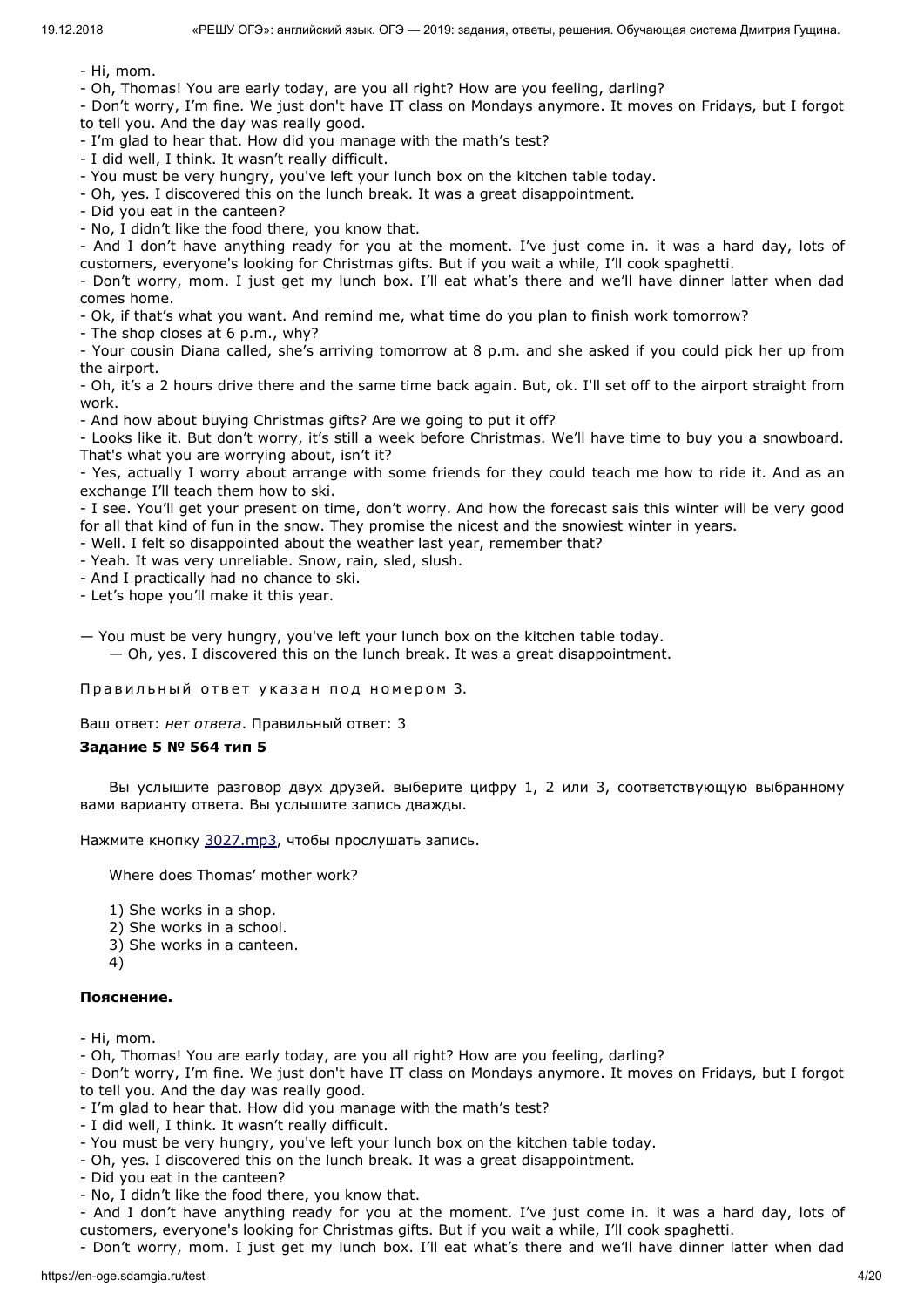comes home.

- Ok, if that's what you want. And remind me, what time do you plan to finish work tomorrow?

- The shop closes at 6 p.m., why?

- Your cousin Diana called, she's arriving tomorrow at 8 p.m. and she asked if you could pick her up from the airport.

- Oh, it's a 2 hours drive there and the same time back again. But, ok. I'll set off to the airport straight from work.

- And how about buying Christmas gifts? Are we going to put it off?

- Looks like it. But don't worry, it's still a week before Christmas. We'll have time to buy you a snowboard. That's what you are worrying about, isn't it?

- Yes, actually I worry about arrange with some friends for they could teach me how to ride it. And as an exchange I'll teach them how to ski.

- I see. You'll get your present on time, don't worry. And how the forecast sais this winter will be very good for all that kind of fun in the snow. They promise the nicest and the snowiest winter in years.

- Well. I felt so disappointed about the weather last year, remember that?

- Yeah. It was very unreliable. Snow, rain, sled, slush.

- And I practically had no chance to ski.

- Let's hope you'll make it this year.

...lots of customers, everyone's looking for Christmas gifts.

Правильный ответ указан под номером 1.

Ваш ответ: *нет ответа*. Правильный ответ: 1

# **Задание 6 № 565 тип 6**

Вы услышите разговор двух друзей. Выберите цифру 1, 2 или 3, соответствующую выбранному вами варианту ответа. Вы услышите запись дважды.

Нажмите кнопку [3027.mp3](https://en-oge.sdamgia.ru/files/3027.mp3), чтобы прослушать запись.

How is Thomas' mother going to spend the next evening?

1) Shopping for Christmas presents.

2) Preparing for Christmas at home.

3) Driving her car for several hours.

4)

# **Пояснение.**

- Hi, mom.

- Oh, Thomas! You are early today, are you all right? How are you feeling, darling?

- Don't worry, I'm fine. We just don't have IT class on Mondays anymore. It moves on Fridays, but I forgot to tell you. And the day was really good.

- I'm glad to hear that. How did you manage with the math's test?

- I did well, I think. It wasn't really difficult.

- You must be very hungry, you've left your lunch box on the kitchen table today.

- Oh, yes. I discovered this on the lunch break. It was a great disappointment.

- Did you eat in the canteen?

- No, I didn't like the food there, you know that.

- And I don't have anything ready for you at the moment. I've just come in. it was a hard day, lots of customers, everyone's looking for Christmas gifts. But if you wait a while, I'll cook spaghetti.

- Don't worry, mom. I just get my lunch box. I'll eat what's there and we'll have dinner latter when dad comes home.

- Ok, if that's what you want. And remind me, what time do you plan to finish work tomorrow?

- The shop closes at 6 p.m., why?

- Your cousin Diana called, she's arriving tomorrow at 8 p.m. and she asked if you could pick her up from the airport.

- Oh, it's a 2 hours drive there and the same time back again. But, ok. I'll set off to the airport straight from work.

- And how about buying Christmas gifts? Are we going to put it off?

- Looks like it. But don't worry, it's still a week before Christmas. We'll have time to buy you a snowboard. That's what you are worrying about, isn't it?

- Yes, actually I worry about arrange with some friends for they could teach me how to ride it. And as an exchange I'll teach them how to ski.

- I see. You'll get your present on time, don't worry. And how the forecast sais this winter will be very good for all that kind of fun in the snow. They promise the nicest and the snowiest winter in years.

- Well. I felt so disappointed about the weather last year, remember that?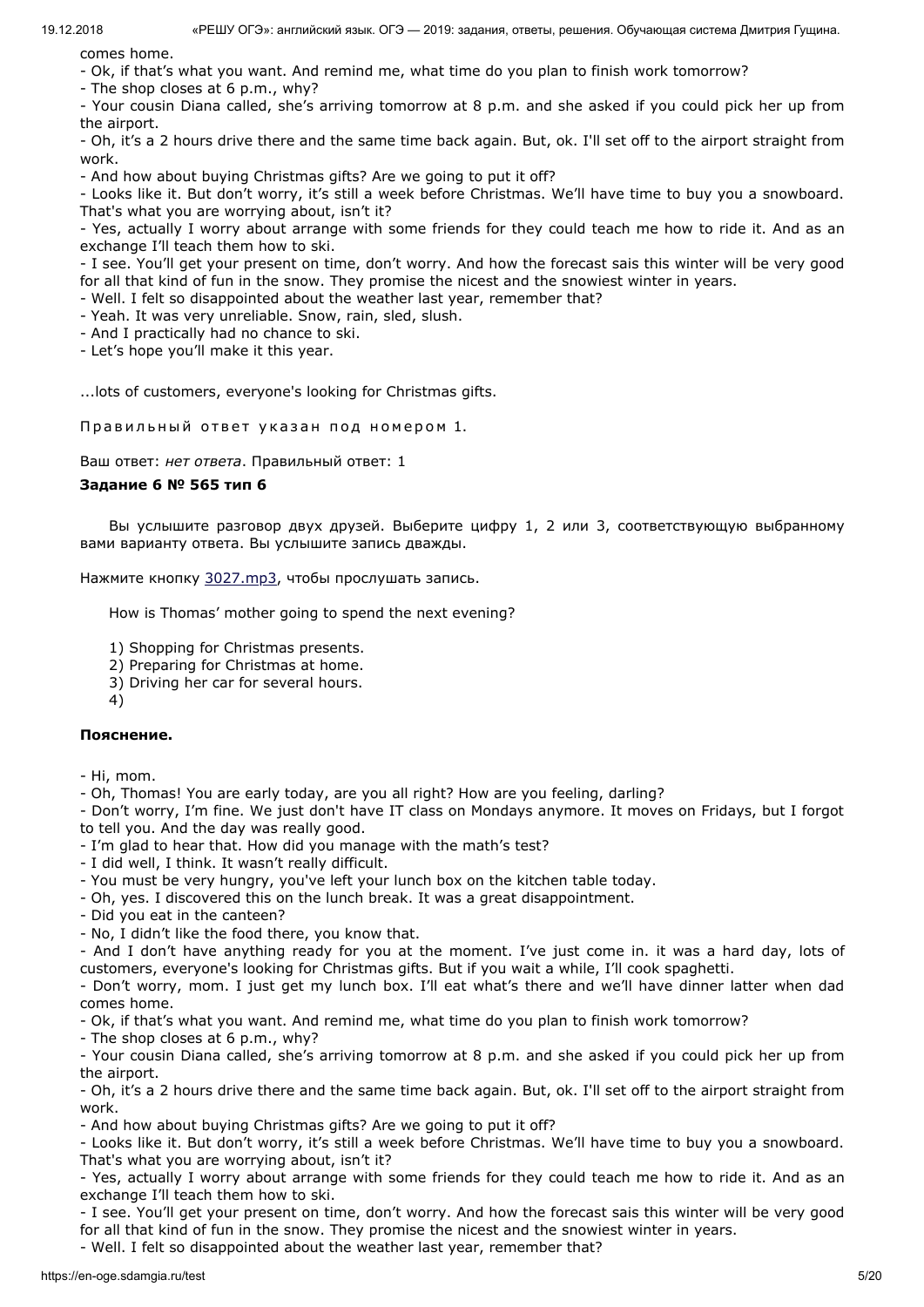- Yeah. It was very unreliable. Snow, rain, sled, slush.
- And I practically had no chance to ski.
- Let's hope you'll make it this year.

I'll set off to the airport just after work...

Правильный ответ указан под номером 3.

Ваш ответ: *нет ответа*. Правильный ответ: 3

# **Задание 7 № 566 тип 7**

Вы услышите разговор двух друзей. Выберите цифру 1, 2 или 3, соответствующую выбранному вами варианту ответа. Вы услышите запись дважды.

Нажмите кнопку [3027.mp3](https://en-oge.sdamgia.ru/files/3027.mp3), чтобы прослушать запись.

What present does Thomas want to get?

1) A pair of skis.

- 2) A snowboard.
- 3) A bicycle.
- 4)

# **Пояснение.**

- Hi, mom.

- Oh, Thomas! You are early today, are you all right? How are you feeling, darling?
- Don't worry, I'm fine. We just don't have IT class on Mondays anymore. It moves on Fridays, but I forgot to tell you. And the day was really good.
- I'm glad to hear that. How did you manage with the math's test?
- I did well, I think. It wasn't really difficult.
- You must be very hungry, you've left your lunch box on the kitchen table today.
- Oh, yes. I discovered this on the lunch break. It was a great disappointment.
- Did you eat in the canteen?
- No, I didn't like the food there, you know that.

- And I don't have anything ready for you at the moment. I've just come in. it was a hard day, lots of customers, everyone's looking for Christmas gifts. But if you wait a while, I'll cook spaghetti.

- Don't worry, mom. I just get my lunch box. I'll eat what's there and we'll have dinner latter when dad comes home.

- Ok, if that's what you want. And remind me, what time do you plan to finish work tomorrow?

- The shop closes at 6 p.m., why?

- Your cousin Diana called, she's arriving tomorrow at 8 p.m. and she asked if you could pick her up from the airport.

- Oh, it's a 2 hours drive there and the same time back again. But, ok. I'll set off to the airport straight from work.

- And how about buying Christmas gifts? Are we going to put it off?

- Looks like it. But don't worry, it's still a week before Christmas. We'll have time to buy you a snowboard. That's what you are worrying about, isn't it?

- Yes, actually I worry about arrange with some friends for they could teach me how to ride it. And as an exchange I'll teach them how to ski.

- I see. You'll get your present on time, don't worry. And how the forecast sais this winter will be very good for all that kind of fun in the snow. They promise the nicest and the snowiest winter in years.

- Well. I felt so disappointed about the weather last year, remember that?

- Yeah. It was very unreliable. Snow, rain, sled, slush.

- And I practically had no chance to ski.

- Let's hope you'll make it this year.

We have time to buy you a snowboard. That's what you are worried about.

Правильный ответ указан под номером 2.

Ваш ответ: *нет ответа*. Правильный ответ: 2

# **Задание 8 № 567 тип 8**

Вы услышите разговор двух друзей. Выберите цифру 1, 2 или 3, соответствующую выбранному вами варианту ответа. Вы услышите запись дважды.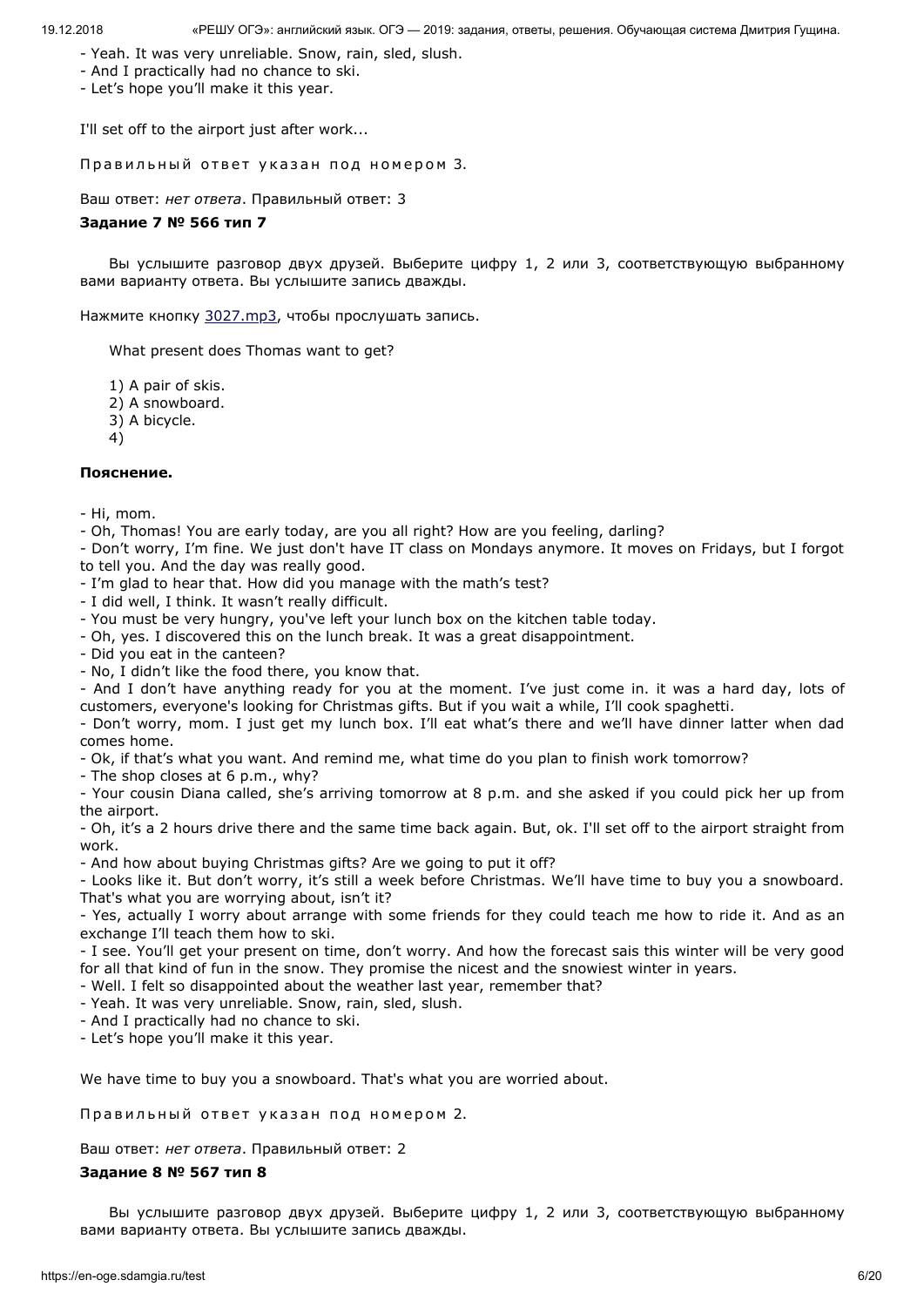Нажмите кнопку [3027.mp3](https://en-oge.sdamgia.ru/files/3027.mp3), чтобы прослушать запись.

What kind of weather are Thomas and his mum expecting this winter?

- 1) Snowy. 2) Rainy.
- 3) Stormy.
- 4)

# **Пояснение.**

- Hi, mom.
- Oh, Thomas! You are early today, are you all right? How are you feeling, darling?

- Don't worry, I'm fine. We just don't have IT class on Mondays anymore. It moves on Fridays, but I forgot to tell you. And the day was really good.

- I'm glad to hear that. How did you manage with the math's test?
- I did well, I think. It wasn't really difficult.
- You must be very hungry, you've left your lunch box on the kitchen table today.
- Oh, yes. I discovered this on the lunch break. It was a great disappointment.
- Did you eat in the canteen?
- No, I didn't like the food there, you know that.

- And I don't have anything ready for you at the moment. I've just come in. it was a hard day, lots of customers, everyone's looking for Christmas gifts. But if you wait a while, I'll cook spaghetti.

- Don't worry, mom. I just get my lunch box. I'll eat what's there and we'll have dinner latter when dad comes home.

- Ok, if that's what you want. And remind me, what time do you plan to finish work tomorrow?

- The shop closes at 6 p.m., why?

- Your cousin Diana called, she's arriving tomorrow at 8 p.m. and she asked if you could pick her up from the airport.

- Oh, it's a 2 hours drive there and the same time back again. But, ok. I'll set off to the airport straight from work.

- And how about buying Christmas gifts? Are we going to put it off?

- Looks like it. But don't worry, it's still a week before Christmas. We'll have time to buy you a snowboard. That's what you are worrying about, isn't it?

- Yes, actually I worry about arrange with some friends for they could teach me how to ride it. And as an exchange I'll teach them how to ski.

- I see. You'll get your present on time, don't worry. And how the forecast sais this winter will be very good for all that kind of fun in the snow. They promise the nicest and the snowiest winter in years.

- Well. I felt so disappointed about the weather last year, remember that?

- Yeah. It was very unreliable. Snow, rain, sled, slush.
- And I practically had no chance to ski.

- Let's hope you'll make it this year.

They promise the nicest and the snowest winter this year.

Правильный ответ указан под номером 1.

Ваш ответ: *нет ответа*. Правильный ответ: 1

# **Задание 9 № 648 тип 9**

Прочитайте тексты и установите соответствие между текстами А–G и заголовками 1–8. В ответ запишите цифры, в порядке, соответствующем буквам. Используйте каждую цифру только один раз. В задании есть один лишний заголовок.

- 1. Worrying time statistics
- 2. Hidden dangers
- 3. New communication opportunities
- 4. Communication problems in real life
- 5. Different opinions
- 6. The best social networking site
- 7. Time eaters
- 8. Prospects in education

**A.** The popularity of social networking sites such as Vkon-takte, Facebook, MySpace, and Classmates has risen more than four times from 2005 to 2009. Many users say these sites are good for our society, but others are sure that there are more dangers in them than benefits. Your attitude to such websites depends on your age, job, interests and way of life.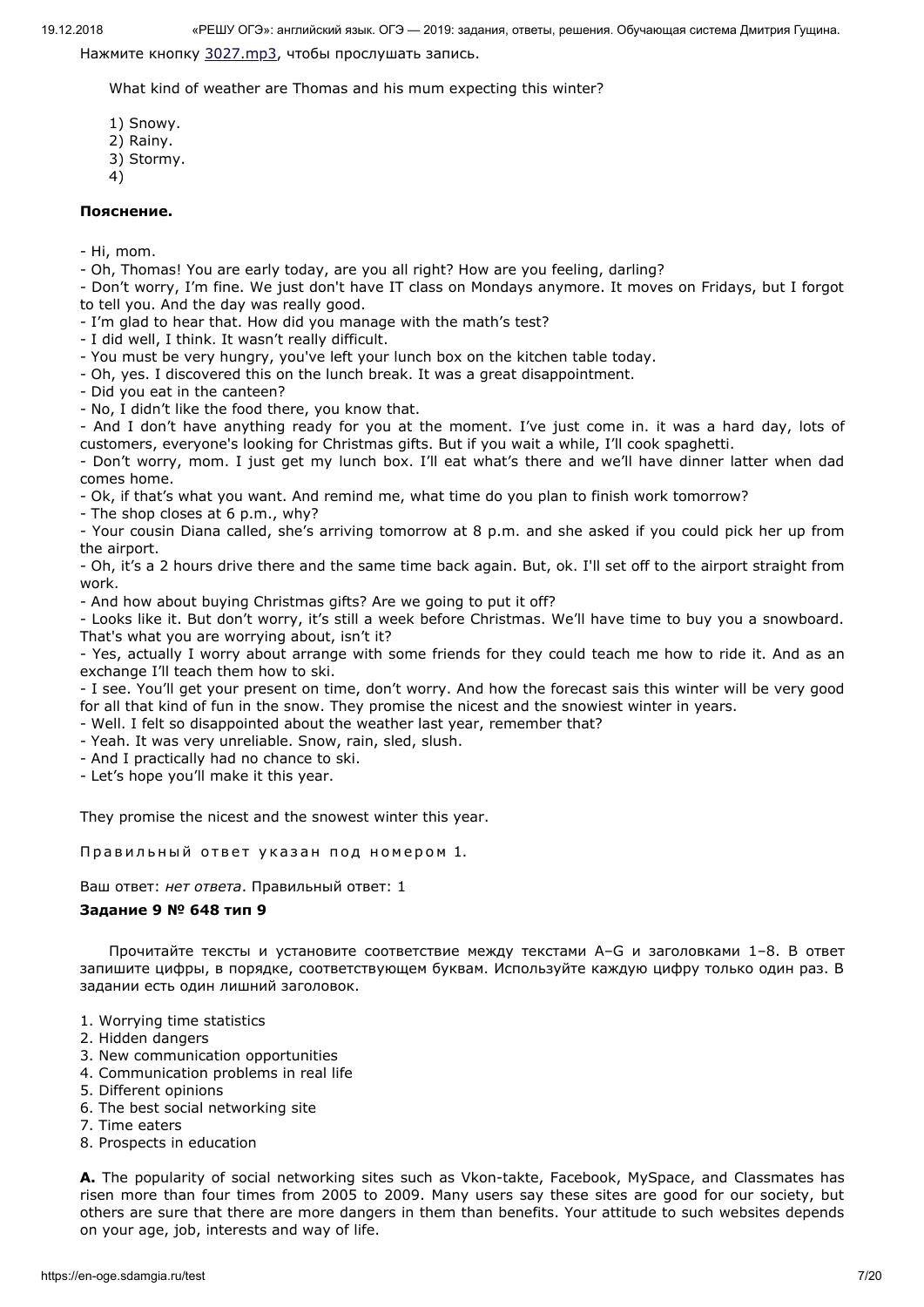**B.** Social networks promote communication with friends and family, they give people necessary and useful computer skills and teach them to express their ideas in a clear way. Another thing is that the sites let people create new relationships and reconnect with old friends. In every way, more communication, even online, makes connections stronger.

**C.** Social networking sites make people spend more time online and less time communicating face-to-face. The sites have many time-wasting activities. You stay online longer than you planned and do nothing serious or important. Experts say that teenagers spend about nine hours every week on social networking sites.

**D.** A big risk about social networks is that teenagers are careless. They don't worry that their personal information and photos could be open to lots of people. Also the sites don't guarantee that their registered members are who they say they are. If a person says he is James Burns, a college student, we have to believe him. We cannot check his real name or occupation.

**E.** Psychologists say that social networking sites can have serious disadvantages. It is hard for children to have real conversations and make friends. They become selfish personalities and lose interest in real life. Parents spend less time with their children and all members of the family spend less time with each other because they are using the Internet instead of communicating in person.

**F.** Internet users spend most of their time on social networks and blogs. Users in the USA spend about five and a half hours every month on their favourite site. And the number is growing. Russians spend 6.6 hours monthly on social networking sites. It is more than people in any other country. For example, in Europe it is 3.7 hours a month.

**G.** New research shows that social networking sites can be used in schools. Teachers should find ways to use them in class. It would help students to learn how to get information from Internet resources and share it with classmates. Students would also be able to express themselves creatively and present themselves better.

| Текст            |  | ∼ |  |  |
|------------------|--|---|--|--|
| <b>Заголовок</b> |  |   |  |  |

### **Пояснение.**

A−5: Many users say these sites are good for our society, but others are sure that there are more dangers in them than benefits.

B−3: Social networks promote communication with friends and family, they give people necessary and useful computer skills and teach them to express their ideas in a clear way.

C−7: Social networking sites make people spend more time online and less time communicating faceto-face. The sites have many time-wasting activities.

D−2: A big risk about social networks is that teenagers are careless.

E−4: It is hard for children to have real conversations and make friends.

F−1: Users in the USA spend about five and a half hours every month on their favourite site. And the number is growing. Russians spend 6.6 hours monthly on social networking sites. It is more than people in any other country. For example, in Europe it is 3.7 hours a month.

G−8: New research shows that social networking sites can be used in schools.

Ответ: 5372418.

Ваш ответ: *нет ответа*. Правильный ответ: 5372418

### **Задание 10 № 183 тип 10**

### **The Best Job in the World**

Have you ever heard of the Great Barrier Reef? It is the world's largest coral reef system along the eastern coast of Australia. In February 2009 an extraordinary position was advertised by the Australian Tourism Office. The advertisement ran that the Great Barrier Reef needed a caretaker for half a year. It was for a special person who would look after the Reef.

The job offered a large salary, free accommodation in a luxury villa, and transportation there and around the islands. All expenses would be paid: the winner wouldn't need to spend any extra money on anything.

The job's duties were pretty simple. You could only dream of such requirements. First, the person had to speak English and swim well. Second, on the island his responsibility included writing a weekly Internet blog. That's right, weekly, not even daily! The job description also required the successful applicant to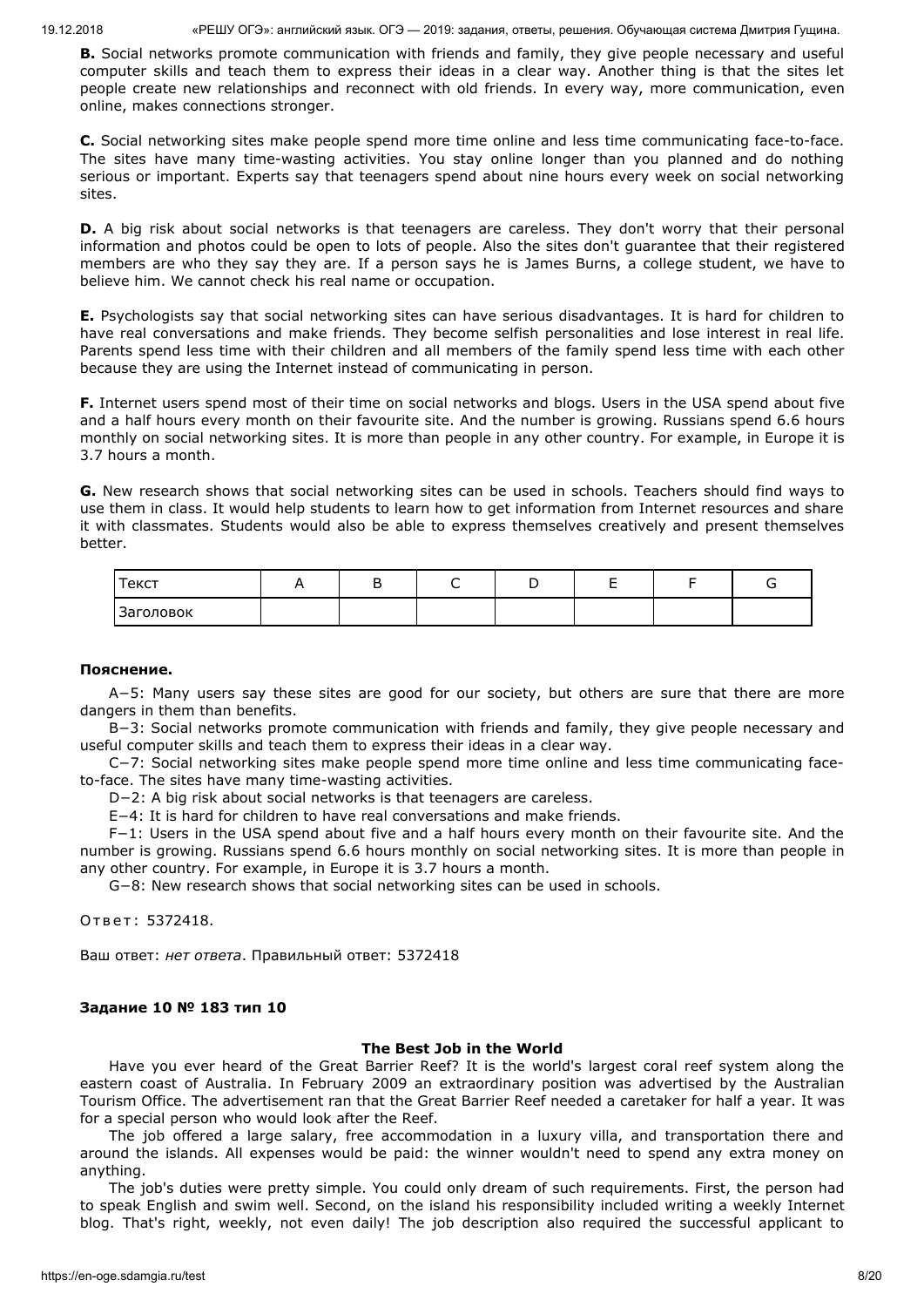explore the islands of the Great Barrier Reef, swim, make friends with the locals and generally enjoy the tropical climate and lifestyle. A real dream!

Within the first 2 days of the contest, the tourism office received more than seven thousand online applications. All told, 34,000 people of all different nationalities applied. Each made and presented a 60 second video resume. They had to be creative and they were. In the end 16 people were chosen, who flew to Australia for the final selection. The candidates were interviewed and the winner was Ben Southall from the UK.

Ben greatly enjoyed the dream job he had got. He realised that people knew very little about planet earth and its treasures. Living in big cities, they forgot how important the flora and fauna of this world were. Every time Ben went outdoors, he could discover something new. "Every time I dived or went underwater, I forgot about all the troubles above water and concentrated on living in the moment. It was a good way to clean the mind and build respect for the natural world," Ben said.

Ben's life on the island was not just fun. It was very busy, busier than most people imagined, and certainly busier than Ben himself had imagined. He worked seven days a week and up to 19 hours a day. The Best Job included travelling to over 60 islands of the Reef almost every day. It was not just looking after the Reef, Ben had a lot of meetings, press conferences and interviews. He was getting a lot of attention all the time and he couldn't get away from it. That was probably the hardest part of the job.

Moreover, any adventure has a certain degree of risk. Swimming and diving on the Great Barrier Reef was not different. Ben had to deal with whales, sharksand other huge sea creatures. Surprisingly, the most dangerous thing was a small jellyfish about the size of a little finger. It's considered to be extremely poisonous and Ben was stung by it. He had to spend a couple of days in hospital but luckily recovered after a course of antibiotics.

Ben often says that the project has taught him a few valuable lessons. Working with the Internet is one of those jobs you can do 24 hours a day. Ben realised it was hard to separate life and work, but this he had to do. He also said: "I've learned that we get one life on earth so we have to use it. There'll always be other countries to visit, other people to meet and other adventures to meet. This is what I wish to do. I'm planning to go to Asia in a few years time".

The Australian Tourism Office employs a new caretaker twice a year.

1) True 2) False 3) Not stated 4)

### **Пояснение.**

No information.

Правильный ответ указан под номером 3.

Ваш ответ: *нет ответа*. Правильный ответ: 3

### **Задание 11 № 184 тип 11**

#### **The Best Job in the World**

Have you ever heard of the Great Barrier Reef? It is the world's largest coral reef system along the eastern coast of Australia. In February 2009 an extraordinary position was advertised by the Australian Tourism Office. The advertisement ran that the Great Barrier Reef needed a caretaker for half a year. It was for a special person who would look after the Reef.

The job offered a large salary, free accommodation in a luxury villa, and transportation there and around the islands. All expenses would be paid: the winner wouldn't need to spend any extra money on anything.

The job's duties were pretty simple. You could only dream of such requirements. First, the person had to speak English and swim well. Second, on the island his responsibility included writing a weekly Internet blog. That's right, weekly, not even daily! The job description also required the successful applicant to explore the islands of the Great Barrier Reef, swim, make friends with the locals and generally enjoy the tropical climate and lifestyle. A real dream!

Within the first 2 days of the contest, the tourism office received more than seven thousand online applications. All told, 34,000 people of all different nationalities applied. Each made and presented a 60 second video resume. They had to be creative and they were. In the end 16 people were chosen, who flew to Australia for the final selection. The candidates were interviewed and the winner was Ben Southall from the UK.

Ben greatly enjoyed the dream job he had got. He realised that people knew very little about planet earth and its treasures. Living in big cities, they forgot how important the flora and fauna of this world were. Every time Ben went outdoors, he could discover something new. "Every time I dived or went underwater, I forgot about all the troubles above water and concentrated on living in the moment. It was a good way to clean the mind and build respect for the natural world," Ben said.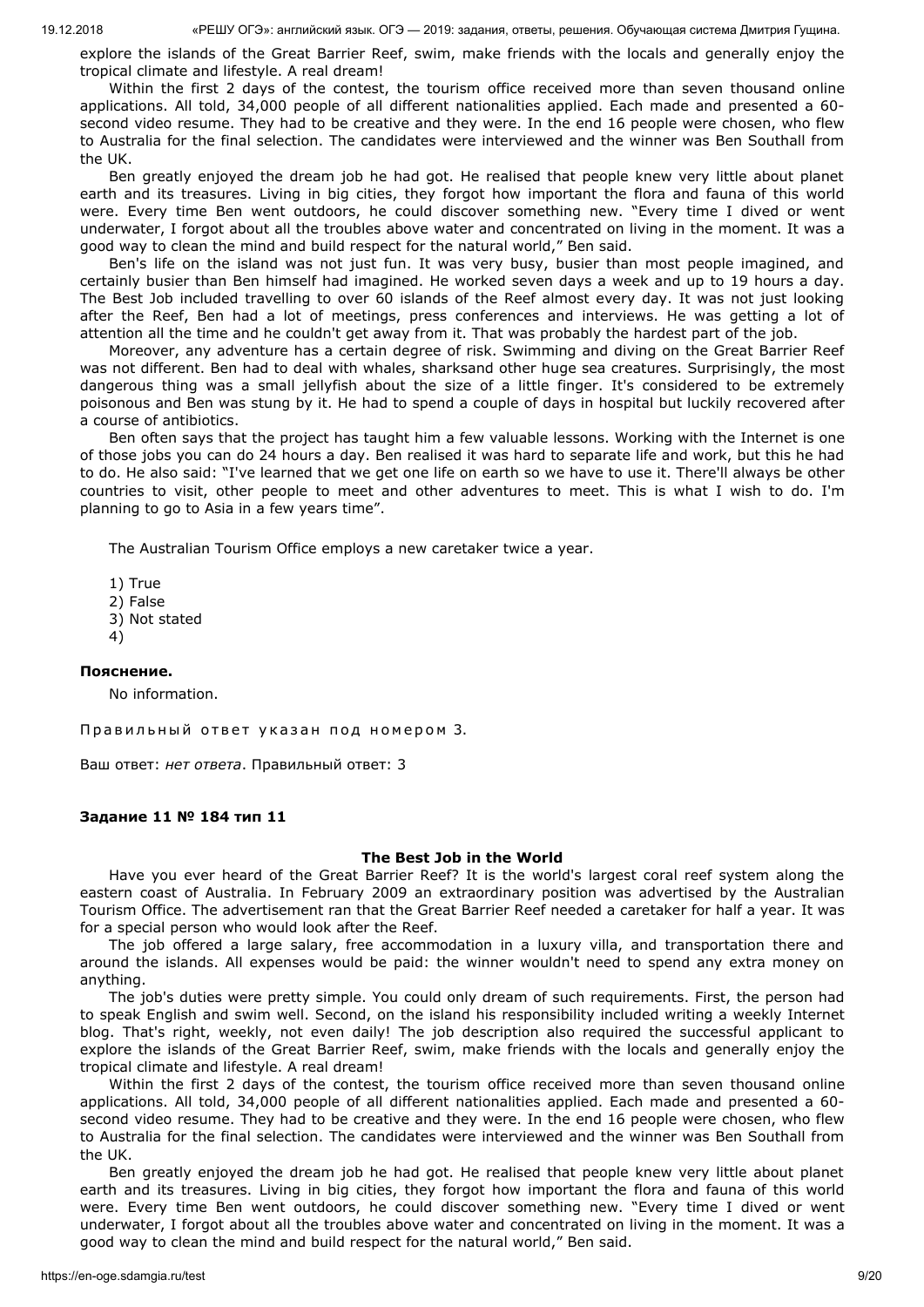Ben's life on the island was not just fun. It was very busy, busier than most people imagined, and certainly busier than Ben himself had imagined. He worked seven days a week and up to 19 hours a day. The Best Job included travelling to over 60 islands of the Reef almost every day. It was not just looking after the Reef, Ben had a lot of meetings, press conferences and interviews. He was getting a lot of attention all the time and he couldn't get away from it. That was probably the hardest part of the job.

Moreover, any adventure has a certain degree of risk. Swimming and diving on the Great Barrier Reef was not different. Ben had to deal with whales, sharksand other huge sea creatures. Surprisingly, the most dangerous thing was a small jellyfish about the size of a little finger. It's considered to be extremely poisonous and Ben was stung by it. He had to spend a couple of days in hospital but luckily recovered after a course of antibiotics.

Ben often says that the project has taught him a few valuable lessons. Working with the Internet is one of those jobs you can do 24 hours a day. Ben realised it was hard to separate life and work, but this he had to do. He also said: "I've learned that we get one life on earth so we have to use it. There'll always be other countries to visit, other people to meet and other adventures to meet. This is what I wish to do. I'm planning to go to Asia in a few years time".

There was no Internet on the islands of the Great Barrier Reef.

1) True

2) False

3) Not stated

4)

#### **Пояснение.**

Second, on the island his responsibility included writing a weekly Internet blog.

Правильный ответ указан под номером 2.

Ваш ответ: *нет ответа*. Правильный ответ: 2

#### **Задание 12 № 185 тип 12**

#### **The Best Job in the World**

Have you ever heard of the Great Barrier Reef? It is the world's largest coral reef system along the eastern coast of Australia. In February 2009 an extraordinary position was advertised by the Australian Tourism Office. The advertisement ran that the Great Barrier Reef needed a caretaker for half a year. It was for a special person who would look after the Reef.

The job offered a large salary, free accommodation in a luxury villa, and transportation there and around the islands. All expenses would be paid: the winner wouldn't need to spend any extra money on anything.

The job's duties were pretty simple. You could only dream of such requirements. First, the person had to speak English and swim well. Second, on the island his responsibility included writing a weekly Internet blog. That's right, weekly, not even daily! The job description also required the successful applicant to explore the islands of the Great Barrier Reef, swim, make friends with the locals and generally enjoy the tropical climate and lifestyle. A real dream!

Within the first 2 days of the contest, the tourism office received more than seven thousand online applications. All told, 34,000 people of all different nationalities applied. Each made and presented a 60 second video resume. They had to be creative and they were. In the end 16 people were chosen, who flew to Australia for the final selection. The candidates were interviewed and the winner was Ben Southall from the UK.

Ben greatly enjoyed the dream job he had got. He realised that people knew very little about planet earth and its treasures. Living in big cities, they forgot how important the flora and fauna of this world were. Every time Ben went outdoors, he could discover something new. "Every time I dived or went underwater, I forgot about all the troubles above water and concentrated on living in the moment. It was a good way to clean the mind and build respect for the natural world," Ben said.

Ben's life on the island was not just fun. It was very busy, busier than most people imagined, and certainly busier than Ben himself had imagined. He worked seven days a week and up to 19 hours a day. The Best Job included travelling to over 60 islands of the Reef almost every day. It was not just looking after the Reef, Ben had a lot of meetings, press conferences and interviews. He was getting a lot of attention all the time and he couldn't get away from it. That was probably the hardest part of the job.

Moreover, any adventure has a certain degree of risk. Swimming and diving on the Great Barrier Reef was not different. Ben had to deal with whales, sharksand other huge sea creatures. Surprisingly, the most dangerous thing was a small jellyfish about the size of a little finger. It's considered to be extremely poisonous and Ben was stung by it. He had to spend a couple of days in hospital but luckily recovered after a course of antibiotics.

Ben often says that the project has taught him a few valuable lessons. Working with the Internet is one of those jobs you can do 24 hours a day. Ben realised it was hard to separate life and work, but this he had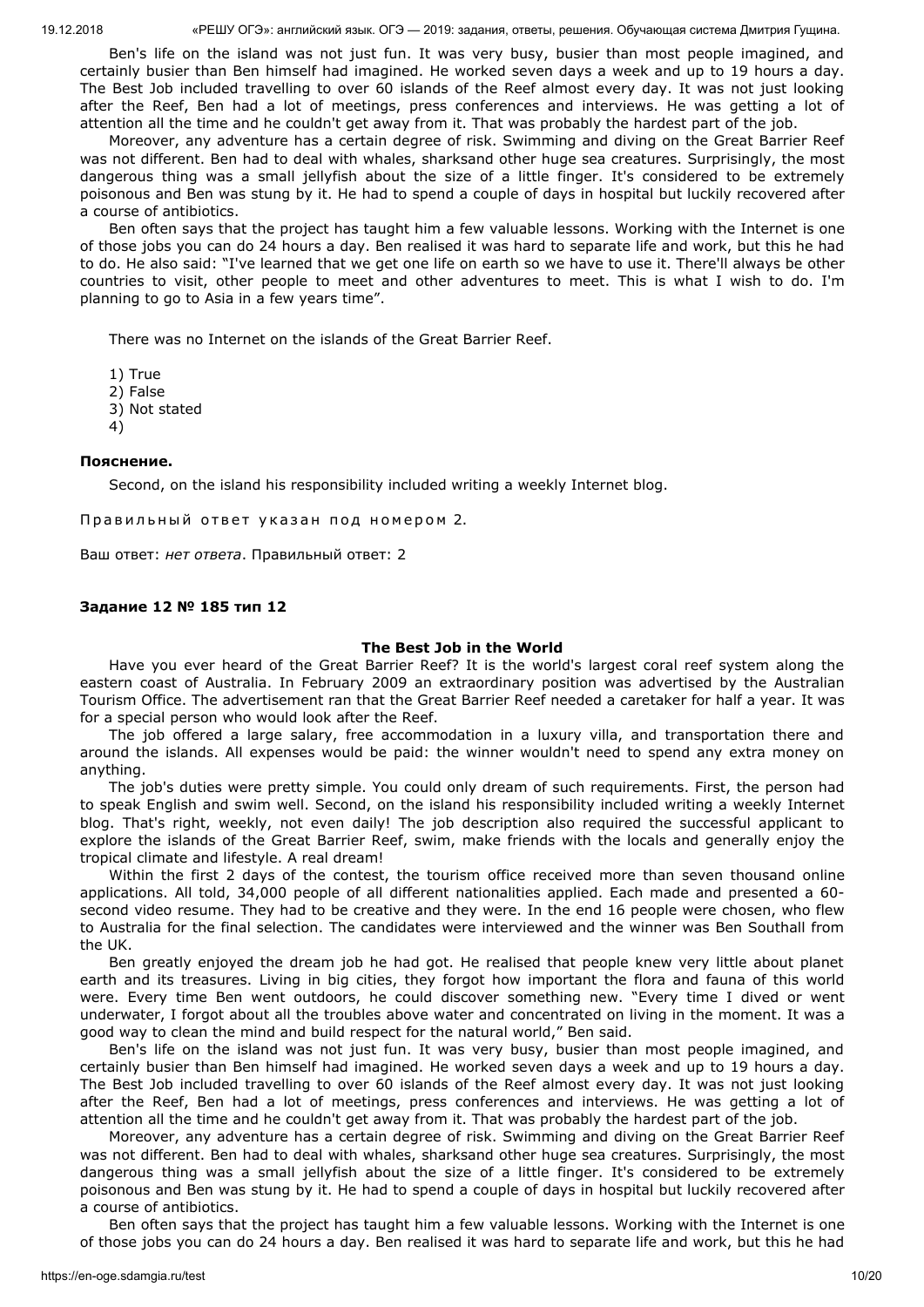to do. He also said: "I've learned that we get one life on earth so we have to use it. There'll always be other countries to visit, other people to meet and other adventures to meet. This is what I wish to do. I'm planning to go to Asia in a few years time".

People from different countries applied for the job.

- 1) True
- 2) False
- 3) Not stated
- 4)

# **Пояснение.**

All told, 34,000 people of all different nationalities applied.

Правильный ответ указан под номером 1.

Ваш ответ: *нет ответа*. Правильный ответ: 1

# **Задание 13 № 186 тип 13**

# **The Best Job in the World**

Have you ever heard of the Great Barrier Reef? It is the world's largest coral reef system along the eastern coast of Australia. In February 2009 an extraordinary position was advertised by the Australian Tourism Office. The advertisement ran that the Great Barrier Reef needed a caretaker for half a year. It was for a special person who would look after the Reef.

The job offered a large salary, free accommodation in a luxury villa, and transportation there and around the islands. All expenses would be paid: the winner wouldn't need to spend any extra money on anything.

The job's duties were pretty simple. You could only dream of such requirements. First, the person had to speak English and swim well. Second, on the island his responsibility included writing a weekly Internet blog. That's right, weekly, not even daily! The job description also required the successful applicant to explore the islands of the Great Barrier Reef, swim, make friends with the locals and generally enjoy the tropical climate and lifestyle. A real dream!

Within the first 2 days of the contest, the tourism office received more than seven thousand online applications. All told, 34,000 people of all different nationalities applied. Each made and presented a 60 second video resume. They had to be creative and they were. In the end 16 people were chosen, who flew to Australia for the final selection. The candidates were interviewed and the winner was Ben Southall from the UK.

Ben greatly enjoyed the dream job he had got. He realised that people knew very little about planet earth and its treasures. Living in big cities, they forgot how important the flora and fauna of this world were. Every time Ben went outdoors, he could discover something new. "Every time I dived or went underwater, I forgot about all the troubles above water and concentrated on living in the moment. It was a good way to clean the mind and build respect for the natural world," Ben said.

Ben's life on the island was not just fun. It was very busy, busier than most people imagined, and certainly busier than Ben himself had imagined. He worked seven days a week and up to 19 hours a day. The Best Job included travelling to over 60 islands of the Reef almost every day. It was not just looking after the Reef, Ben had a lot of meetings, press conferences and interviews. He was getting a lot of attention all the time and he couldn't get away from it. That was probably the hardest part of the job.

Moreover, any adventure has a certain degree of risk. Swimming and diving on the Great Barrier Reef was not different. Ben had to deal with whales, sharksand other huge sea creatures. Surprisingly, the most dangerous thing was a small jellyfish about the size of a little finger. It's considered to be extremely poisonous and Ben was stung by it. He had to spend a couple of days in hospital but luckily recovered after a course of antibiotics.

Ben often says that the project has taught him a few valuable lessons. Working with the Internet is one of those jobs you can do 24 hours a day. Ben realised it was hard to separate life and work, but this he had to do. He also said: "I've learned that we get one life on earth so we have to use it. There'll always be other countries to visit, other people to meet and other adventures to meet. This is what I wish to do. I'm planning to go to Asia in a few years time".

Ben Southall was a good swimmer.

1) True 2) False 3) Not stated 4)

https://en-oge.sdamgia.ru/test 11/20 **Пояснение.**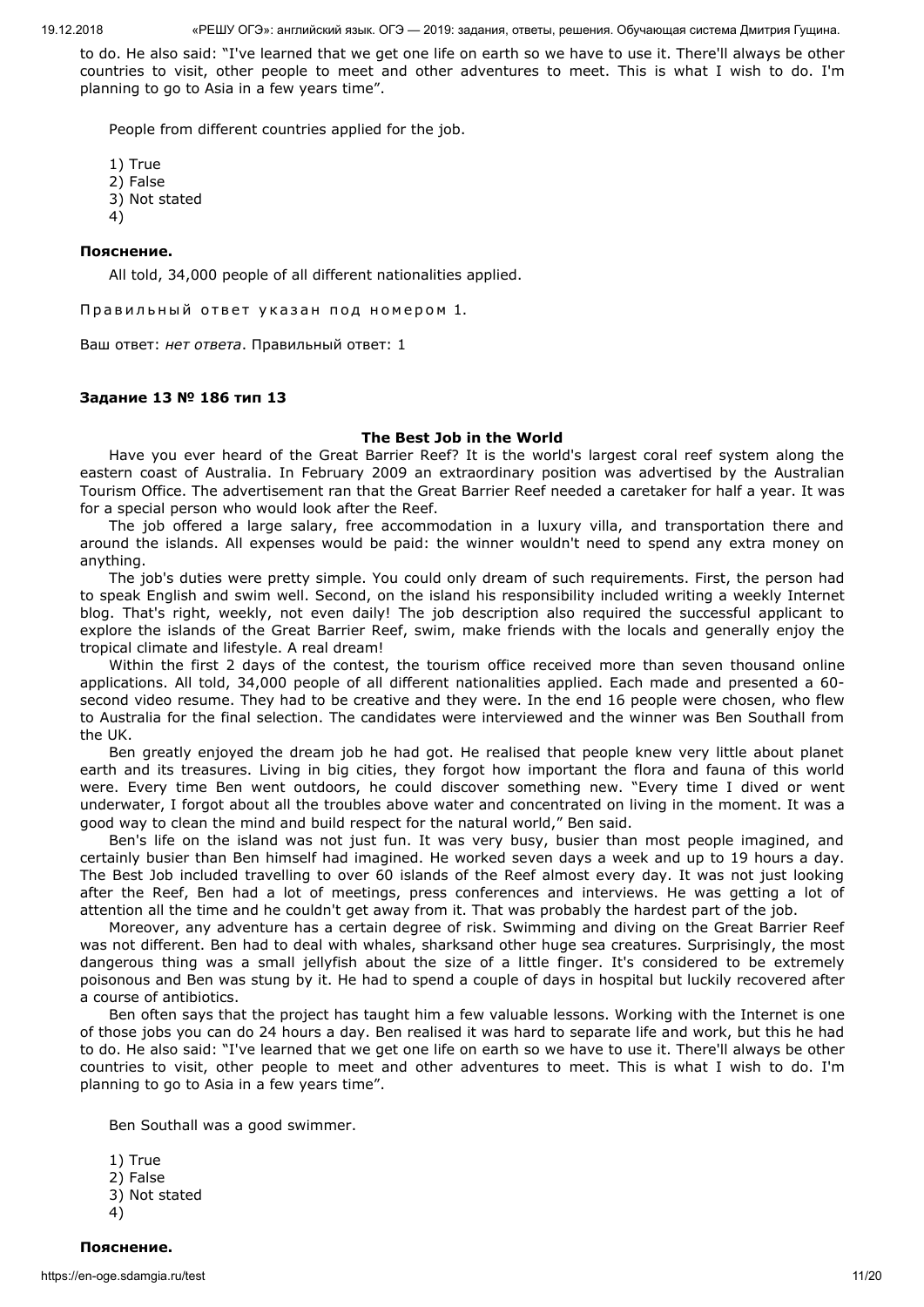You could only dream of such requirements. First, the person had to speak English and swim well. Если Бен получил эту работу, значит, умел плавать достаточно хорошо.

Правильный ответ указан под номером 1.

Ваш ответ: *нет ответа*. Правильный ответ: 1

#### **Задание 14 № 187 тип 14**

#### **The Best Job in the World**

Have you ever heard of the Great Barrier Reef? It is the world's largest coral reef system along the eastern coast of Australia. In February 2009 an extraordinary position was advertised by the Australian Tourism Office. The advertisement ran that the Great Barrier Reef needed a caretaker for half a year. It was for a special person who would look after the Reef.

The job offered a large salary, free accommodation in a luxury villa, and transportation there and around the islands. All expenses would be paid: the winner wouldn't need to spend any extra money on anything.

The job's duties were pretty simple. You could only dream of such requirements. First, the person had to speak English and swim well. Second, on the island his responsibility included writing a weekly Internet blog. That's right, weekly, not even daily! The job description also required the successful applicant to explore the islands of the Great Barrier Reef, swim, make friends with the locals and generally enjoy the tropical climate and lifestyle. A real dream!

Within the first 2 days of the contest, the tourism office received more than seven thousand online applications. All told, 34,000 people of all different nationalities applied. Each made and presented a 60 second video resume. They had to be creative and they were. In the end 16 people were chosen, who flew to Australia for the final selection. The candidates were interviewed and the winner was Ben Southall from the UK.

Ben greatly enjoyed the dream job he had got. He realised that people knew very little about planet earth and its treasures. Living in big cities, they forgot how important the flora and fauna of this world were. Every time Ben went outdoors, he could discover something new. "Every time I dived or went underwater, I forgot about all the troubles above water and concentrated on living in the moment. It was a good way to clean the mind and build respect for the natural world," Ben said.

Ben's life on the island was not just fun. It was very busy, busier than most people imagined, and certainly busier than Ben himself had imagined. He worked seven days a week and up to 19 hours a day. The Best Job included travelling to over 60 islands of the Reef almost every day. It was not just looking after the Reef, Ben had a lot of meetings, press conferences and interviews. He was getting a lot of attention all the time and he couldn't get away from it. That was probably the hardest part of the job.

Moreover, any adventure has a certain degree of risk. Swimming and diving on the Great Barrier Reef was not different. Ben had to deal with whales, sharksand other huge sea creatures. Surprisingly, the most dangerous thing was a small jellyfish about the size of a little finger. It's considered to be extremely poisonous and Ben was stung by it. He had to spend a couple of days in hospital but luckily recovered after a course of antibiotics.

Ben often says that the project has taught him a few valuable lessons. Working with the Internet is one of those jobs you can do 24 hours a day. Ben realised it was hard to separate life and work, but this he had to do. He also said: "I've learned that we get one life on earth so we have to use it. There'll always be other countries to visit, other people to meet and other adventures to meet. This is what I wish to do. I'm planning to go to Asia in a few years time".

While working as a caretaker Ben Southall had lots of free time.

- 1) True 2) False
- 3) Not stated
- 4)

#### **Пояснение.**

It was very busy, busier than most people imagined, and certainly busier than Ben himself had imagined. He worked seven days a week and up to 19 hours a day.

Правильный ответ указан под номером 2.

Ваш ответ: *нет ответа*. Правильный ответ: 2

#### **Задание 15 № 188 тип 15**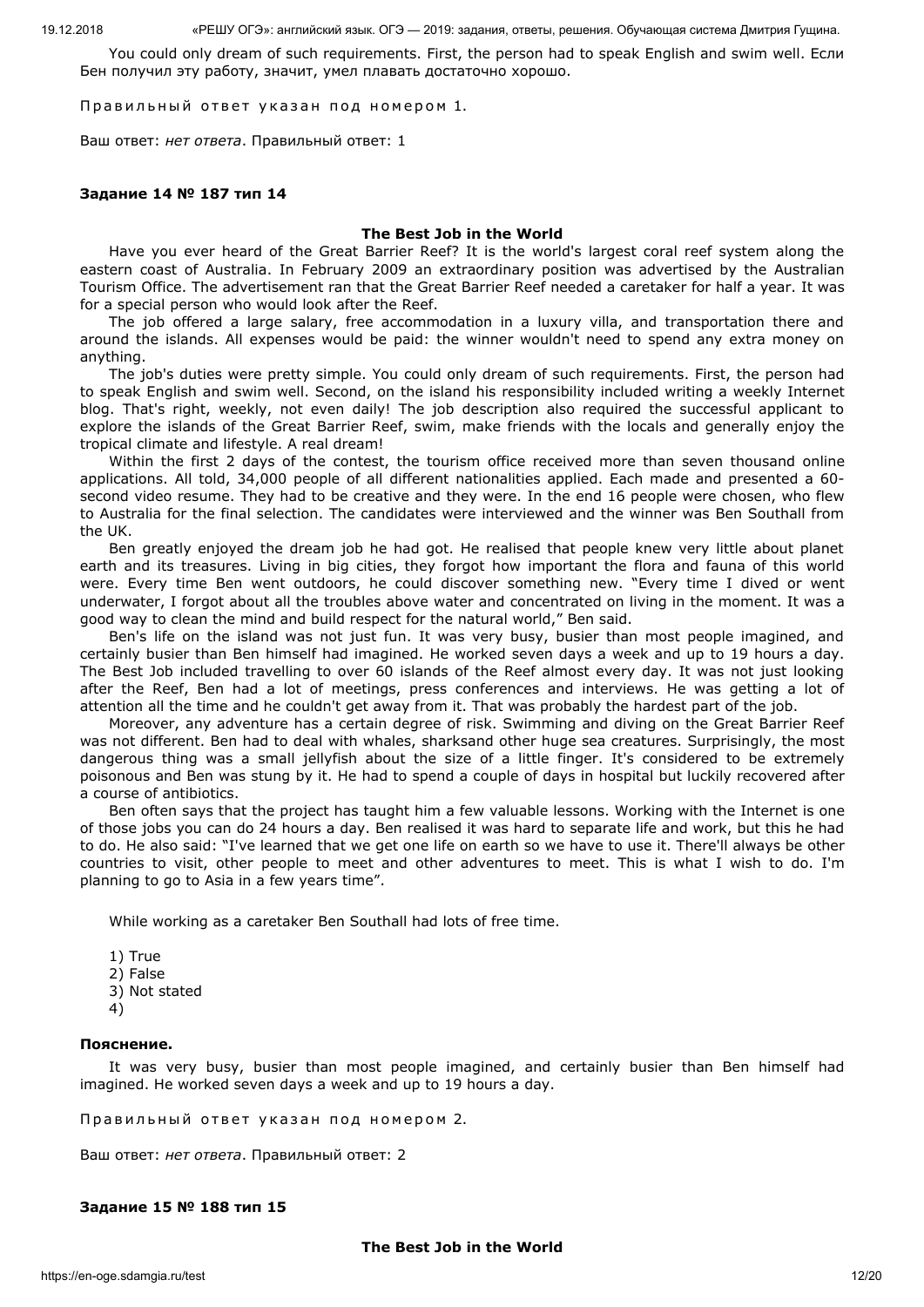Have you ever heard of the Great Barrier Reef? It is the world's largest coral reef system along the eastern coast of Australia. In February 2009 an extraordinary position was advertised by the Australian Tourism Office. The advertisement ran that the Great Barrier Reef needed a caretaker for half a year. It was for a special person who would look after the Reef.

The job offered a large salary, free accommodation in a luxury villa, and transportation there and around the islands. All expenses would be paid: the winner wouldn't need to spend any extra money on anything.

The job's duties were pretty simple. You could only dream of such requirements. First, the person had to speak English and swim well. Second, on the island his responsibility included writing a weekly Internet blog. That's right, weekly, not even daily! The job description also required the successful applicant to explore the islands of the Great Barrier Reef, swim, make friends with the locals and generally enjoy the tropical climate and lifestyle. A real dream!

Within the first 2 days of the contest, the tourism office received more than seven thousand online applications. All told, 34,000 people of all different nationalities applied. Each made and presented a 60 second video resume. They had to be creative and they were. In the end 16 people were chosen, who flew to Australia for the final selection. The candidates were interviewed and the winner was Ben Southall from the UK.

Ben greatly enjoyed the dream job he had got. He realised that people knew very little about planet earth and its treasures. Living in big cities, they forgot how important the flora and fauna of this world were. Every time Ben went outdoors, he could discover something new. "Every time I dived or went underwater, I forgot about all the troubles above water and concentrated on living in the moment. It was a good way to clean the mind and build respect for the natural world," Ben said.

Ben's life on the island was not just fun. It was very busy, busier than most people imagined, and certainly busier than Ben himself had imagined. He worked seven days a week and up to 19 hours a day. The Best Job included travelling to over 60 islands of the Reef almost every day. It was not just looking after the Reef, Ben had a lot of meetings, press conferences and interviews. He was getting a lot of attention all the time and he couldn't get away from it. That was probably the hardest part of the job.

Moreover, any adventure has a certain degree of risk. Swimming and diving on the Great Barrier Reef was not different. Ben had to deal with whales, sharksand other huge sea creatures. Surprisingly, the most dangerous thing was a small jellyfish about the size of a little finger. It's considered to be extremely poisonous and Ben was stung by it. He had to spend a couple of days in hospital but luckily recovered after a course of antibiotics.

Ben often says that the project has taught him a few valuable lessons. Working with the Internet is one of those jobs you can do 24 hours a day. Ben realised it was hard to separate life and work, but this he had to do. He also said: "I've learned that we get one life on earth so we have to use it. There'll always be other countries to visit, other people to meet and other adventures to meet. This is what I wish to do. I'm planning to go to Asia in a few years time".

To do his job Ben Southall had to communicate with journalists.

- 1) True
- 2) False
- 3) Not stated
- 4)

#### **Пояснение.**

Ben had a lot of meetings, press conferences and interviews. He was getting a lot of attention all the time and he couldn't get away from it.

Правильный ответ указан под номером 1.

Ваш ответ: *нет ответа*. Правильный ответ: 1

#### **Задание 16 № 189 тип 16**

#### **The Best Job in the World**

Have you ever heard of the Great Barrier Reef? It is the world's largest coral reef system along the eastern coast of Australia. In February 2009 an extraordinary position was advertised by the Australian Tourism Office. The advertisement ran that the Great Barrier Reef needed a caretaker for half a year. It was for a special person who would look after the Reef.

The job offered a large salary, free accommodation in a luxury villa, and transportation there and around the islands. All expenses would be paid: the winner wouldn't need to spend any extra money on anything.

The job's duties were pretty simple. You could only dream of such requirements. First, the person had to speak English and swim well. Second, on the island his responsibility included writing a weekly Internet blog. That's right, weekly, not even daily! The job description also required the successful applicant to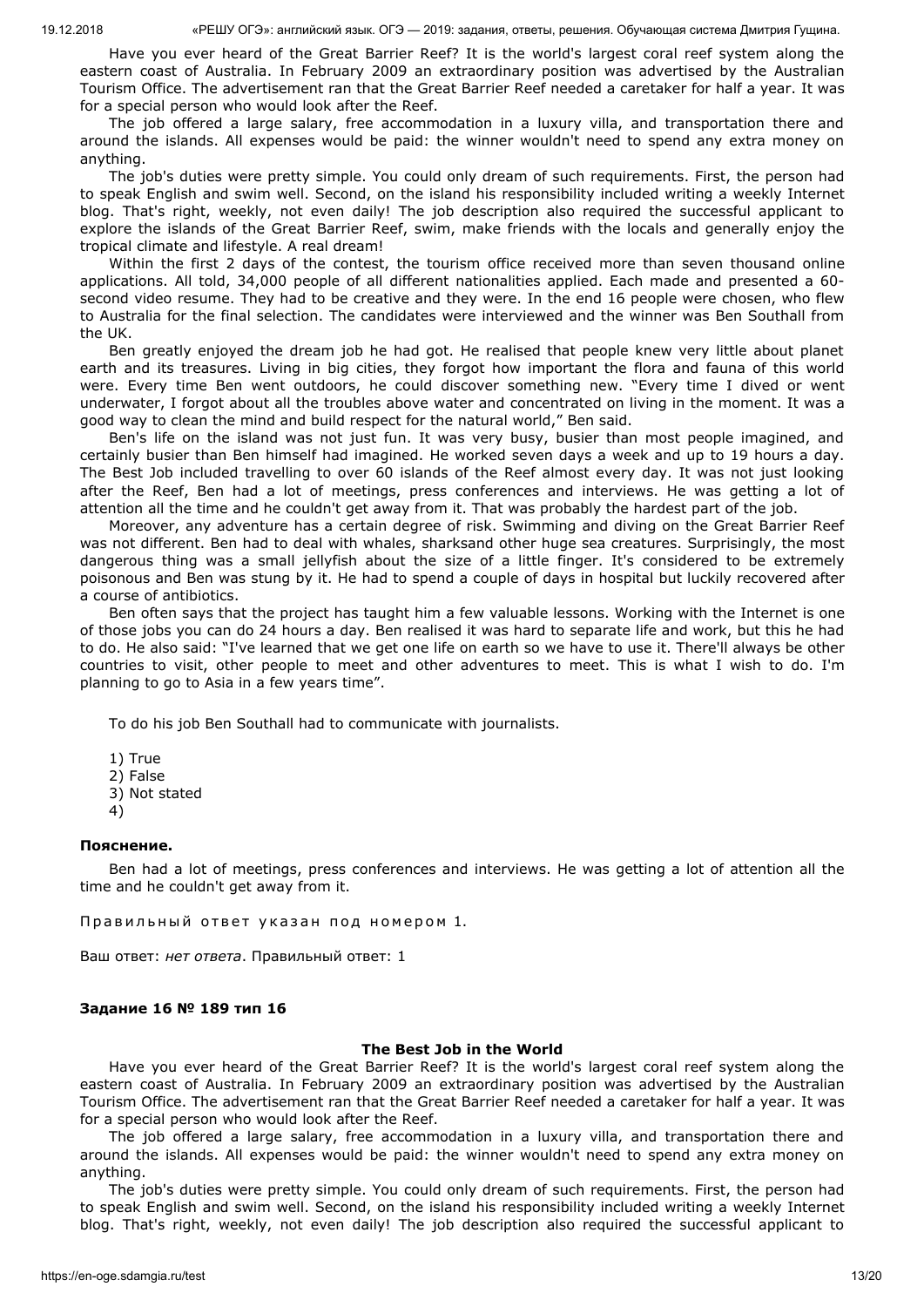explore the islands of the Great Barrier Reef, swim, make friends with the locals and generally enjoy the tropical climate and lifestyle. A real dream!

Within the first 2 days of the contest, the tourism office received more than seven thousand online applications. All told, 34,000 people of all different nationalities applied. Each made and presented a 60 second video resume. They had to be creative and they were. In the end 16 people were chosen, who flew to Australia for the final selection. The candidates were interviewed and the winner was Ben Southall from the UK.

Ben greatly enjoyed the dream job he had got. He realised that people knew very little about planet earth and its treasures. Living in big cities, they forgot how important the flora and fauna of this world were. Every time Ben went outdoors, he could discover something new. "Every time I dived or went underwater, I forgot about all the troubles above water and concentrated on living in the moment. It was a good way to clean the mind and build respect for the natural world," Ben said.

Ben's life on the island was not just fun. It was very busy, busier than most people imagined, and certainly busier than Ben himself had imagined. He worked seven days a week and up to 19 hours a day. The Best Job included travelling to over 60 islands of the Reef almost every day. It was not just looking after the Reef, Ben had a lot of meetings, press conferences and interviews. He was getting a lot of attention all the time and he couldn't get away from it. That was probably the hardest part of the job.

Moreover, any adventure has a certain degree of risk. Swimming and diving on the Great Barrier Reef was not different. Ben had to deal with whales, sharksand other huge sea creatures. Surprisingly, the most dangerous thing was a small jellyfish about the size of a little finger. It's considered to be extremely poisonous and Ben was stung by it. He had to spend a couple of days in hospital but luckily recovered after a course of antibiotics.

Ben often says that the project has taught him a few valuable lessons. Working with the Internet is one of those jobs you can do 24 hours a day. Ben realised it was hard to separate life and work, but this he had to do. He also said: "I've learned that we get one life on earth so we have to use it. There'll always be other countries to visit, other people to meet and other adventures to meet. This is what I wish to do. I'm planning to go to Asia in a few years time".

Ben Southhall was taken to hospital after a shark attack.

1) True 2) False 3) Not stated 4)

### **Пояснение.**

Ben had to deal with whales, sharksand other huge sea creatures. Surprisingly, the most dangerous thing was a small jellyfish about the size of a little finger. It's considered to be extremely poisonous and Ben was stung by it. He had to spend a couple of days in hospital but luckily recovered after a course of antibiotics.

Правильный ответ указан под номером 2.

Ваш ответ: *нет ответа*. Правильный ответ: 2

### **Задание 17 № 190 тип 17**

### **The Best Job in the World**

Have you ever heard of the Great Barrier Reef? It is the world's largest coral reef system along the eastern coast of Australia. In February 2009 an extraordinary position was advertised by the Australian Tourism Office. The advertisement ran that the Great Barrier Reef needed a caretaker for half a year. It was for a special person who would look after the Reef.

The job offered a large salary, free accommodation in a luxury villa, and transportation there and around the islands. All expenses would be paid: the winner wouldn't need to spend any extra money on anything.

The job's duties were pretty simple. You could only dream of such requirements. First, the person had to speak English and swim well. Second, on the island his responsibility included writing a weekly Internet blog. That's right, weekly, not even daily! The job description also required the successful applicant to explore the islands of the Great Barrier Reef, swim, make friends with the locals and generally enjoy the tropical climate and lifestyle. A real dream!

Within the first 2 days of the contest, the tourism office received more than seven thousand online applications. All told, 34,000 people of all different nationalities applied. Each made and presented a 60 second video resume. They had to be creative and they were. In the end 16 people were chosen, who flew to Australia for the final selection. The candidates were interviewed and the winner was Ben Southall from the UK.

Ben greatly enjoyed the dream job he had got. He realised that people knew very little about planet earth and its treasures. Living in big cities, they forgot how important the flora and fauna of this world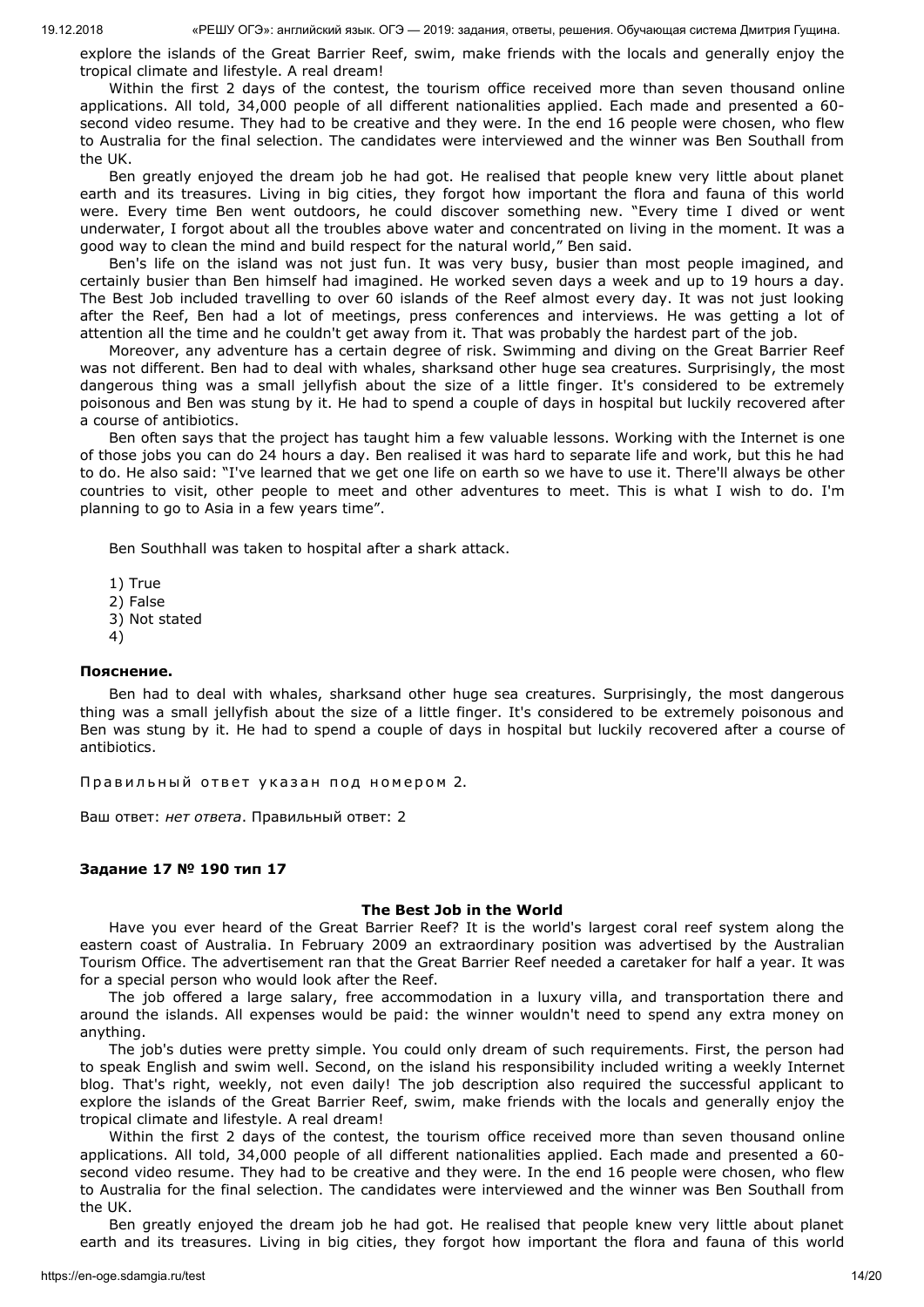were. Every time Ben went outdoors, he could discover something new. "Every time I dived or went underwater, I forgot about all the troubles above water and concentrated on living in the moment. It was a good way to clean the mind and build respect for the natural world," Ben said.

Ben's life on the island was not just fun. It was very busy, busier than most people imagined, and certainly busier than Ben himself had imagined. He worked seven days a week and up to 19 hours a day. The Best Job included travelling to over 60 islands of the Reef almost every day. It was not just looking after the Reef, Ben had a lot of meetings, press conferences and interviews. He was getting a lot of attention all the time and he couldn't get away from it. That was probably the hardest part of the job.

Moreover, any adventure has a certain degree of risk. Swimming and diving on the Great Barrier Reef was not different. Ben had to deal with whales, sharksand other huge sea creatures. Surprisingly, the most dangerous thing was a small jellyfish about the size of a little finger. It's considered to be extremely poisonous and Ben was stung by it. He had to spend a couple of days in hospital but luckily recovered after a course of antibiotics.

Ben often says that the project has taught him a few valuable lessons. Working with the Internet is one of those jobs you can do 24 hours a day. Ben realised it was hard to separate life and work, but this he had to do. He also said: "I've learned that we get one life on earth so we have to use it. There'll always be other countries to visit, other people to meet and other adventures to meet. This is what I wish to do. I'm planning to go to Asia in a few years time".

Ben Southall is going to make a film about his work on the islands.

1) True 2) False 3) Not stated 4)

#### **Пояснение.**

No information.

Правильный ответ указан под номером 3.

Ваш ответ: *нет ответа*. Правильный ответ: 3

### **Задание 18 № 1816 тип 18**

Прочитайте приведённый ниже текст. Преобразуйте слово, напечатанное заглавными буквами в скобках так, чтобы оно грамматически соответствовало содержанию текста. Заполните пропуск полученным словом.

It was holiday time and Kevin could allow himself to sleep till late. When he \_\_\_\_\_\_\_\_\_\_\_\_\_\_\_ (WAKE) up, it was late morning. Kevin looked through the window.

#### **Пояснение.**

Для согласования по времени с предыдущим предложением требуется форма Past Simple.

Ответ: woke.

Ваш ответ: *нет ответа*. Правильный ответ: woke

### **Задание 19 № 1817 тип 19**

Прочитайте приведённый ниже текст. Преобразуйте слово, напечатанное заглавными буквами в скобках так, чтобы оно грамматически соответствовало содержанию текста. Заполните пропуск полученным словом.

His granddad **Example 20** (PLANT) something in the small garden in front of the house.

### **Пояснение.**

Предполагается продолжительное действие в прошедшем времени, то есть форма Past Continious.

Ответ: wasplanting.

Ваш ответ: *нет ответа*. Правильный ответ: wasplanting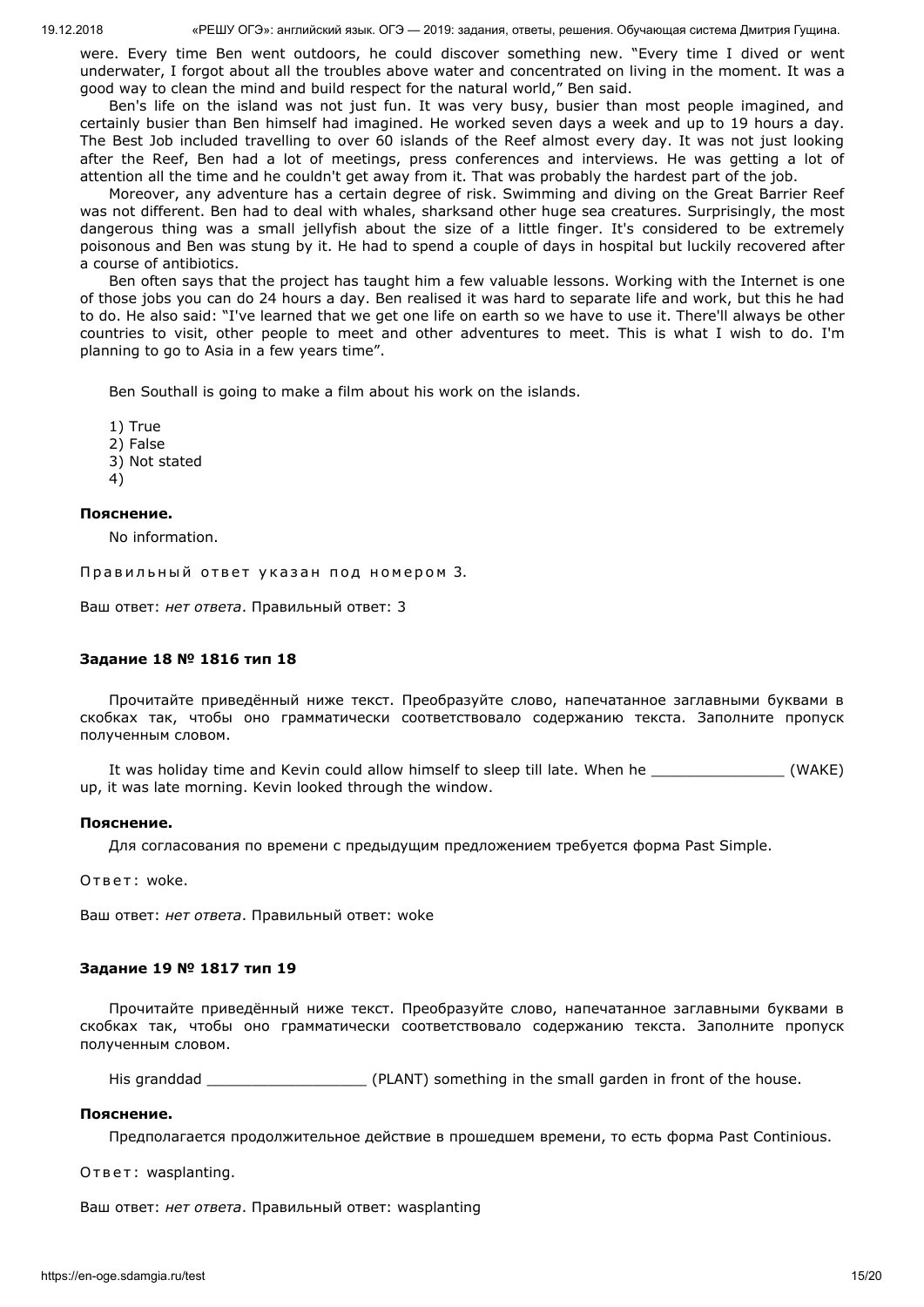### **Задание 20 № 1818 тип 20**

Прочитайте приведённый ниже текст. Преобразуйте слово, напечатанное заглавными буквами в скобках так, чтобы оно грамматически соответствовало содержанию текста. Заполните пропуск полученным словом.

A couple of large white \_\_\_\_\_\_\_\_\_\_\_\_\_\_\_\_\_\_\_\_\_ (BUTTERFLY) were flying beside him. Kevin put on his shorts and a T-shirt and went off to his granddad.

### **Пояснение.**

"A couple" предполагает существительное во множественном числе.

О т в е т: butterflies.

Ваш ответ: *нет ответа*. Правильный ответ: butterflies

#### **Задание 21 № 1819 тип 21**

Прочитайте приведённый ниже текст. Преобразуйте слово, напечатанное заглавными буквами в скобках так, чтобы оно грамматически соответствовало содержанию текста. Заполните пропуск полученным словом.

"If you go on sleeping till midday, you \_\_\_\_\_\_\_\_\_\_\_\_\_\_\_\_\_\_\_\_\_\_\_(MISS) the whole summer," said the old man.

#### **Пояснение.**

Первый тип условных предложений предполагает формы Present Simple (уже есть) и Future Simple (пропуск).

Ответ: willmiss.

Ваш ответ: *нет ответа*. Правильный ответ: willmiss

## **Задание 22 № 1820 тип 22**

Прочитайте приведённый ниже текст. Преобразуйте слово, напечатанное заглавными буквами в скобках так, чтобы оно грамматически соответствовало содержанию текста. Заполните пропуск полученным словом.

Kevin laughed and hugged him: "Don't worry. It's only the \_\_\_\_\_\_\_\_\_\_\_\_\_\_\_\_\_\_\_\_\_\_\_ (FOUR) day of my holidays. I still have two weeks ahead."

#### **Пояснение.**

По структуре предложения требуется прилагательное, в нашем случае — порядковая форма числительного.

Ответ: fourth.

Ваш ответ: *нет ответа*. Правильный ответ: fourth

#### **Задание 23 № 1821 тип 23**

Прочитайте приведённый ниже текст. Преобразуйте слово, напечатанное заглавными буквами в скобках так, чтобы оно грамматически соответствовало содержанию текста. Заполните пропуск полученным словом.

"Right," agreed the grandfather, "And tomorrow we are going fishing. It means you need to get up at five in the morning." Kevin made a face but  $(NOT / PROTEST)$ .

#### **Пояснение.**

Ряд однородных сказуемых в форме Past Simple предполагает такую же форму на месте пропуска.

Ответ: didnotprotest.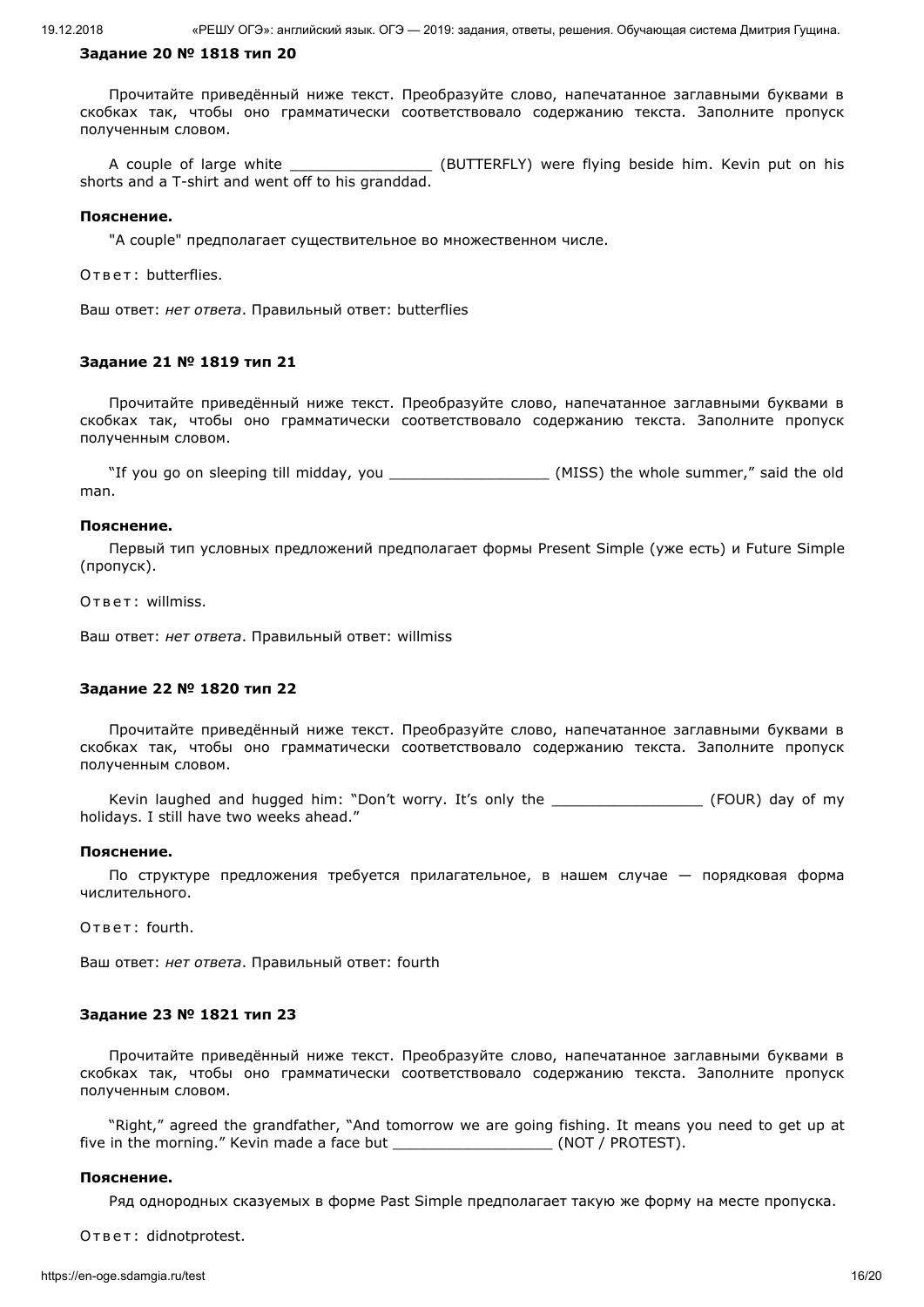Ваш ответ: *нет ответа*. Правильный ответ: didnotprotest

#### **Задание 24 № 1822 тип 24**

Прочитайте приведённый ниже текст. Преобразуйте слово, напечатанное заглавными буквами в скобках так, чтобы оно грамматически соответствовало содержанию текста. Заполните пропуск полученным словом.

The next morning, at dawn, the grandfather shook Kevin's shoulder. When the boy opened his eyes, the old man gave \_\_\_\_\_\_\_\_\_\_\_\_\_\_\_\_\_\_\_\_\_\_\_ (HE) two fishing rods.

#### **Пояснение.**

По структуре предложения требуется местоимение «ему», то есть him.

Ответ: him.

Ваш ответ: *нет ответа*. Правильный ответ: him

## **Задание 25 № 1823 тип 25**

Прочитайте приведённый ниже текст. Преобразуйте слово, напечатанное заглавными буквами в скобках так, чтобы оно грамматически соответствовало содержанию текста. Заполните пропуск полученным словом.

"They are both yours," said the grandfather, "They \_\_\_\_\_\_\_\_\_\_\_\_\_\_\_\_\_ (MAKE) of bamboo.

#### **Пояснение.**

Описание свойств предмета без временных указателей предполагает форму Present Simple, в данном случае — в пассивном залоге.

Ответ: aremade.

Ваш ответ: *нет ответа*. Правильный ответ: aremade

### **Задание 26 № 1824 тип 26**

Прочитайте приведённый ниже текст. Преобразуйте слово, напечатанное заглавными буквами в скобках так, чтобы оно грамматически соответствовало содержанию текста. Заполните пропуск полученным словом.

An old friend of mine made them himself and they are much \_\_\_\_\_\_\_\_\_\_\_\_\_\_\_\_\_\_ (GOOD) than anything you can find in the shops." Kevin took the rods – they were light and very smooth.

#### **Пояснение.**

«Than» после пропуска предполагает сравнительную форму прилагательного.

Ответ: better.

Ваш ответ: *нет ответа*. Правильный ответ: better

### **Задание 27 № 413 тип 27**

Piranhas are South American fish. There are lots of scary stories about them. Most people think that piranhas are very \_\_\_\_\_\_\_\_\_\_\_\_\_\_\_\_\_\_\_\_\_\_\_(DANGER) creatures. However, a \_\_\_\_\_\_\_\_\_\_\_\_\_\_\_\_\_\_\_(SCIENCE) from St Andrews University, Anne Magurran, has recently announced that to call piranhas cruel killers is not fair. They \_\_\_\_\_\_\_\_\_\_\_\_\_\_\_\_\_\_\_\_(USUAL) eat fish, plants and insects. According to Professor Anne Magurran, piranhas attack people and animals only when they want to defend themselves. However, most travellers strongly \_\_\_\_\_\_\_\_\_\_\_\_\_\_\_\_\_\_(AGREE) with this point of view. They recommend keeping away from the water where piranhas live. When the fish attack in groups, it is practically \_\_\_\_\_\_\_\_\_\_\_\_\_\_\_\_\_\_(POSSIBLE) to survive. Whatever your opinion of piranhas, this is a \_\_\_\_\_\_\_\_\_\_\_\_\_\_\_\_\_\_(USE) piece of advice one should follow.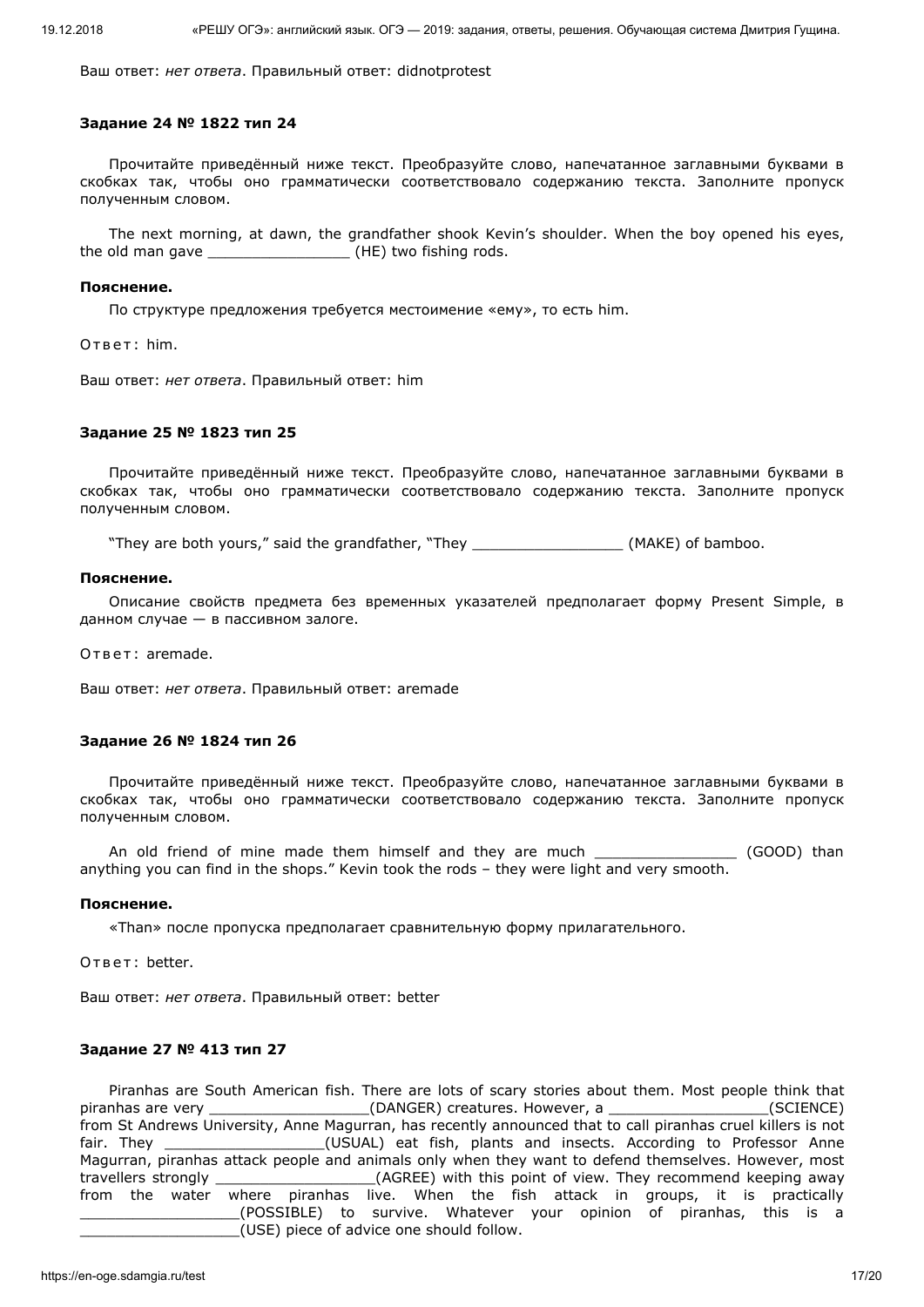Прочитайте приведённый ниже текст. Преобразуйте слово, напечатанное заглавными буквами в скобках так, чтобы оно грамматически соответствовало содержанию текста. Заполните пропуск полученным словом.

*«Piranhas are South American fish. There are lots of scary stories about them. Most people think that piranhas are very \_\_\_\_\_\_\_\_\_\_\_\_\_\_\_\_\_\_(DANGER) creatures.»*

#### **Пояснение.**

Adjective: ous — dangerous.

Ваш ответ: *нет ответа*. Правильный ответ: dangerous

### **Задание 28 № 414 тип 28**

Piranhas are South American fish. There are lots of scary stories about them. Most people think that piranhas are very \_\_\_\_\_\_\_\_\_\_\_\_\_\_\_\_\_\_\_\_\_\_\_(DANGER) creatures. However, a \_\_\_\_\_\_\_\_\_\_\_\_\_\_\_\_\_\_\_\_(SCIENCE) from St Andrews University, Anne Magurran, has recently announced that to call piranhas cruel killers is not fair. They \_\_\_\_\_\_\_\_\_\_\_\_\_\_\_\_\_\_\_\_(USUAL) eat fish, plants and insects. According to Professor Anne Magurran, piranhas attack people and animals only when they want to defend themselves. However, most<br>travellers strongly \_\_\_\_\_\_\_\_\_\_\_\_\_\_\_\_(AGREE) with this point of view. They recommend keeping away (AGREE) with this point of view. They recommend keeping away from the water where piranhas live. When the fish attack in groups, it is practically \_\_\_\_\_\_\_\_\_\_\_\_\_\_\_\_\_\_(POSSIBLE) to survive. Whatever your opinion of piranhas, this is a \_\_\_\_\_\_\_\_\_\_\_\_\_\_\_\_\_\_(USE) piece of advice one should follow.

Прочитайте приведённый ниже текст. Преобразуйте слово, напечатанное заглавными буквами в скобках так, чтобы оно грамматически соответствовало содержанию текста. Заполните пропуск полученным словом.

*«However, a \_\_\_\_\_\_\_\_\_\_\_\_\_\_\_\_\_\_(SCIENCE) from St Andrews University, Anne Magurran, has recently announced that to call piranhas cruel killers is not fair.»*

### **Пояснение.**

A noun (job):  $ist -$  scientist.

Ваш ответ: *нет ответа*. Правильный ответ: scientist

### **Задание 29 № 415 тип 29**

Piranhas are South American fish. There are lots of scary stories about them. Most people think that piranhas are very \_\_\_\_\_\_\_\_\_\_\_\_\_\_\_\_\_\_\_\_\_\_(DANGER) creatures. However, a \_\_\_\_\_\_\_\_\_\_\_\_\_\_\_\_(SCIENCE) from St Andrews University, Anne Magurran, has recently announced that to call piranhas cruel killers is not fair. They **the contract of the COSUAL**) eat fish, plants and insects. According to Professor Anne Magurran, piranhas attack people and animals only when they want to defend themselves. However, most travellers strongly \_\_\_\_\_\_\_\_\_\_\_\_\_\_\_\_\_\_(AGREE) with this point of view. They recommend keeping away from the water where piranhas live. When the fish attack in groups, it is practically \_\_\_\_\_\_\_\_\_\_\_\_\_\_\_\_\_\_(POSSIBLE) to survive. Whatever your opinion of piranhas, this is a \_\_\_\_\_\_\_\_\_\_\_\_\_\_\_\_\_\_(USE) piece of advice one should follow.

Прочитайте приведённый ниже текст. Преобразуйте слово, напечатанное заглавными буквами в скобках так, чтобы оно грамматически соответствовало содержанию текста. Заполните пропуск полученным словом.

*«They \_\_\_\_\_\_\_\_\_\_\_\_\_\_\_\_\_\_(USUAL) eat fish, plants and insects.»*

### **Пояснение.**

Adverb:  $ly - usually$ .

Ваш ответ: *нет ответа*. Правильный ответ: usually

### **Задание 30 № 416 тип 30**

Piranhas are South American fish. There are lots of scary stories about them. Most people think that piranhas are very \_\_\_\_\_\_\_\_\_\_\_\_\_\_\_\_\_\_\_\_\_\_\_(DANGER) creatures. However, a \_\_\_\_\_\_\_\_\_\_\_\_\_\_\_\_\_\_\_\_(SCIENCE)

https://en-oge.sdamgia.ru/test 18/20 from St Andrews University, Anne Magurran, has recently announced that to call piranhas cruel killers is not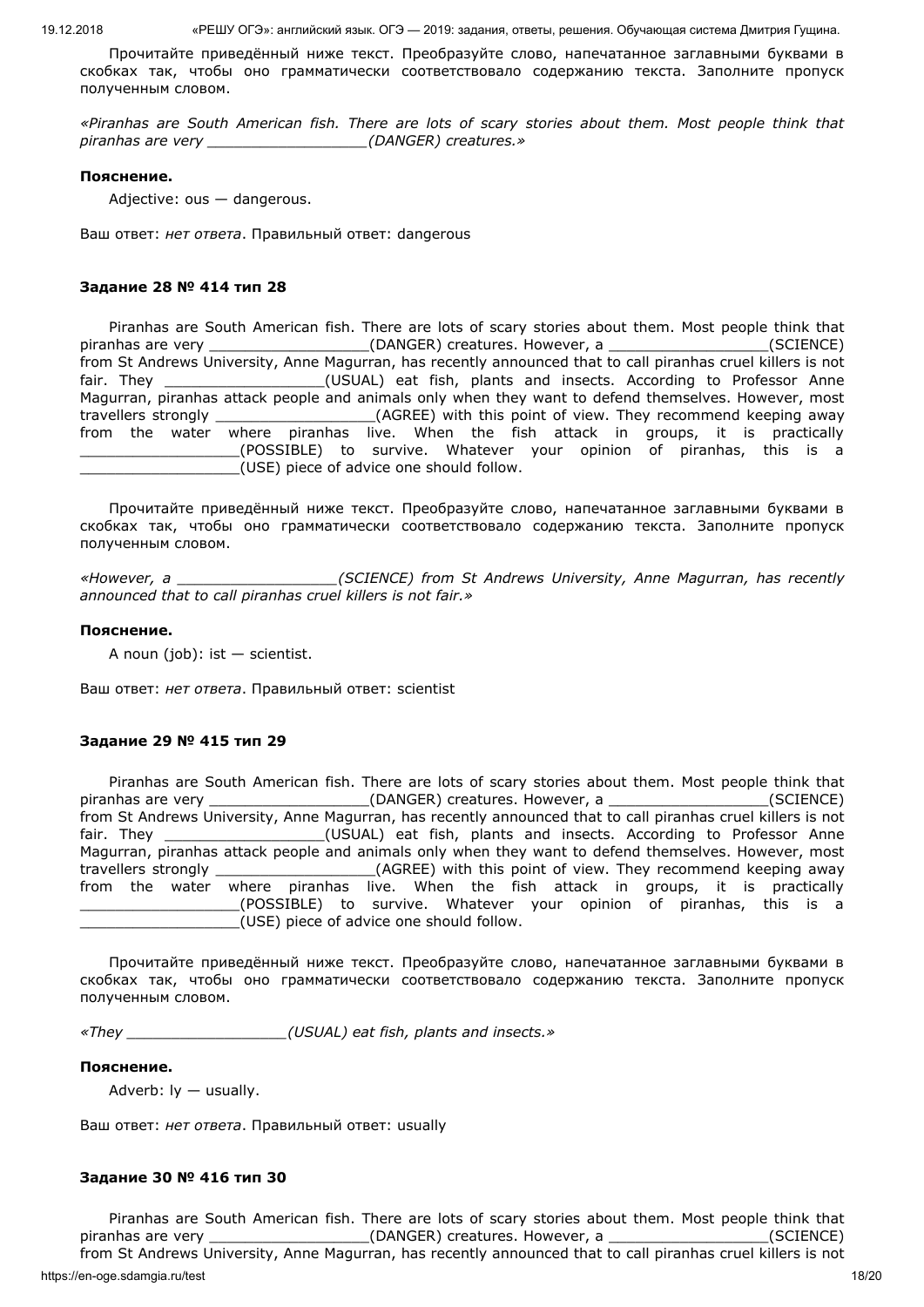fair. They \_\_\_\_\_\_\_\_\_\_\_\_\_\_\_\_\_\_\_\_\_(USUAL) eat fish, plants and insects. According to Professor Anne Magurran, piranhas attack people and animals only when they want to defend themselves. However, most travellers strongly \_\_\_\_\_\_\_\_\_\_\_\_\_\_\_\_\_\_(AGREE) with this point of view. They recommend keeping away from the water where piranhas live. When the fish attack in groups, it is practically \_\_\_\_\_\_\_\_\_\_\_\_\_\_\_\_\_\_(POSSIBLE) to survive. Whatever your opinion of piranhas, this is a \_\_\_\_\_\_\_\_\_\_\_\_\_\_\_\_\_\_(USE) piece of advice one should follow.

Прочитайте приведённый ниже текст. Преобразуйте слово, напечатанное заглавными буквами в скобках так, чтобы оно грамматически соответствовало содержанию текста. Заполните пропуск полученным словом.

*«According to Professor Anne Magurran, piranhas attack people and animals only when they want to defend themselves. However, most travellers strongly \_\_\_\_\_\_\_\_\_\_\_\_\_\_\_\_\_\_(AGREE) with this point of view.»*

### **Пояснение.**

Negative form: dis — disagree.

Ваш ответ: *нет ответа*. Правильный ответ: disagree

## **Задание 31 № 417 тип 31**

Piranhas are South American fish. There are lots of scary stories about them. Most people think that piranhas are very \_\_\_\_\_\_\_\_\_\_\_\_\_\_\_\_\_\_\_\_\_\_(DANGER) creatures. However, a \_\_\_\_\_\_\_\_\_\_\_\_\_\_\_\_\_\_(SCIENCE) from St Andrews University, Anne Magurran, has recently announced that to call piranhas cruel killers is not fair. They \_\_\_\_\_\_\_\_\_\_\_\_\_\_\_\_\_\_\_\_(USUAL) eat fish, plants and insects. According to Professor Anne Magurran, piranhas attack people and animals only when they want to defend themselves. However, most travellers strongly \_\_\_\_\_\_\_\_\_\_\_\_\_\_\_\_\_\_(AGREE) with this point of view. They recommend keeping away from the water where piranhas live. When the fish attack in groups, it is practically \_\_\_\_\_\_\_\_\_\_\_\_\_\_\_\_\_\_(POSSIBLE) to survive. Whatever your opinion of piranhas, this is a \_\_\_\_\_\_\_\_\_\_\_\_\_\_\_\_\_\_(USE) piece of advice one should follow.

Прочитайте приведённый ниже текст. Преобразуйте слово, напечатанное заглавными буквами в скобках так, чтобы оно грамматически соответствовало содержанию текста. Заполните пропуск полученным словом.

*«They recommend keeping away from the water where piranhas live. When the fish attack in groups, it is practically \_\_\_\_\_\_\_\_\_\_\_\_\_\_\_\_\_\_(POSSIBLE) to survive.»*

### **Пояснение.**

Negative form: im — impossible.

Ваш ответ: *нет ответа*. Правильный ответ: impossible

### **Задание 32 № 418 тип 32**

Piranhas are South American fish. There are lots of scary stories about them. Most people think that piranhas are very \_\_\_\_\_\_\_\_\_\_\_\_\_\_\_\_\_\_(DANGER) creatures. However, a \_\_\_\_\_\_\_\_\_\_\_\_\_\_\_\_\_\_(SCIENCE) from St Andrews University, Anne Magurran, has recently announced that to call piranhas cruel killers is not fair. They **the contract of the COV** (USUAL) eat fish, plants and insects. According to Professor Anne Magurran, piranhas attack people and animals only when they want to defend themselves. However, most travellers strongly example the strongly and the CAGREE) with this point of view. They recommend keeping away from the water where piranhas live. When the fish attack in groups, it is practically \_\_\_\_\_\_\_\_\_\_\_\_\_\_\_\_\_\_(POSSIBLE) to survive. Whatever your opinion of piranhas, this is a \_\_\_\_\_\_\_\_\_\_\_\_\_\_\_\_\_\_(USE) piece of advice one should follow.

Прочитайте приведённый ниже текст. Преобразуйте слово, напечатанное заглавными буквами в скобках так, чтобы оно грамматически соответствовало содержанию текста. Заполните пропуск полученным словом.

*«Whatever your opinion of piranhas, this is a \_\_\_\_\_\_\_\_\_\_\_\_\_\_\_\_\_\_(USE) piece of advice one should follow.»*

### **Пояснение.**

Adjective: ful — useful.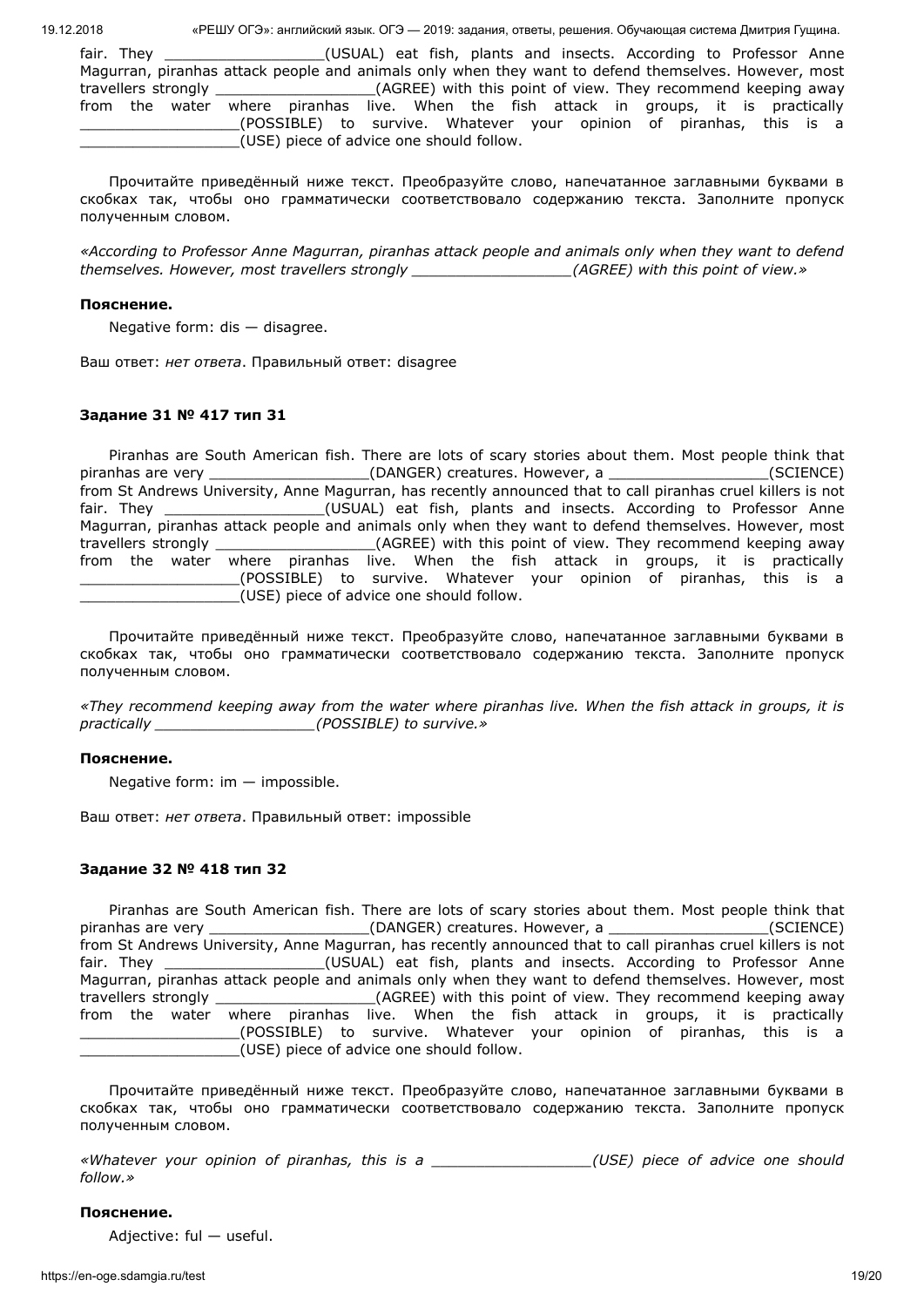Ваш ответ: *нет ответа*. Правильный ответ: useful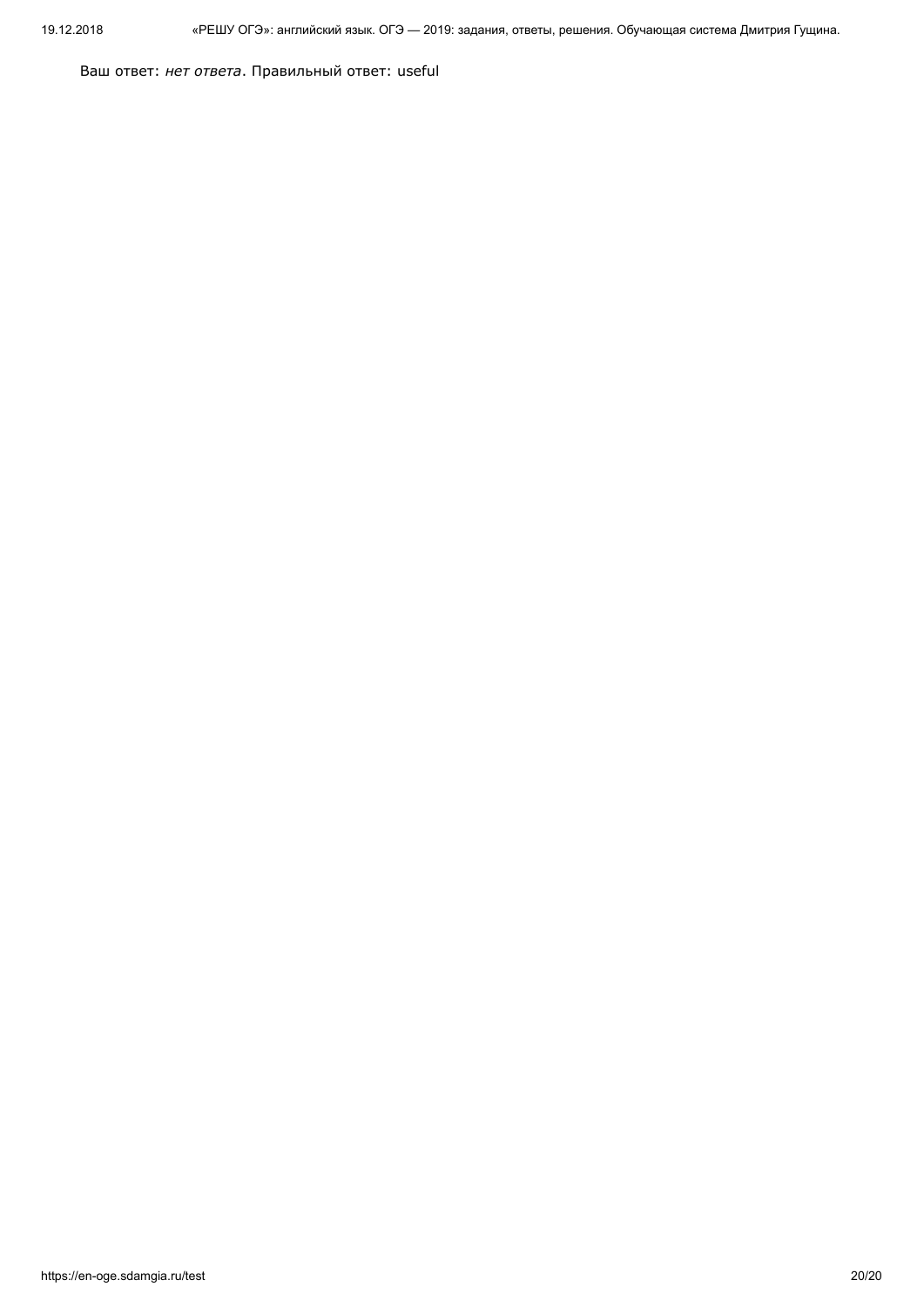# **Задание С1**

You have 30 minutes to do this task. You have received a letter from your English–speaking pen friend, John.

*...I like summer because I can give as much time as I want to my hobby — reading. I know it sounds strange nowadays. Why do teenagers read less than their parents did? What kind of books do you like reading? What do you do in your free time?...*

Write him a letter and answer his 3 questions. Write 100–120 words. Remember the rules of letter writing.

### **Пояснение.**

St. Petersburg, Russia November, 30

Dear John,

It's nice to hear from you. I didn't know that you like reading!

I think that nowadays teenagers read less than their parents because of the internet, computer games and social webs which take too much time. But I like reading and try to read regularly. I like to read short stories, because their final is usually unpredictable. Also I read some classic novels, in my opinion it's important to improve your erudition and vocabulary. Besides reading I do sport in my free time, and never forget to spend some amount of time with my friends.

I would like you to recommend me some book that you lately read and liked. Let me know the title! Write me back. Best wishes,

Emma

#### **Критерий**

- K1 Решение коммуникативной задачи
- K2 Организация текста
- K3 Лексико-грамматическое оформление текста
- K4 Орфография и пунктуация

#### **Задание С2**

You are going to read the text aloud. You have 1.5 minutes to read the text silently, and then be ready to read it aloud. Remember that you will not have more than 2 minutes for reading aloud.

The Arctic Ocean is the smallest ocean of the world. It covers the northern polar region of the Earth. The Arctic region is a very cold place. The lowest recorded temperature there is minus 68 degrees. In spite of the cold, a lot of animals live on the Arctic ice. The polar bear is one of them. Now, due to global warming, the polar bear is in a serious trouble. The thing is that polar bears hunt seals and they need ice to do this. The bears wait for seals on the ice, hunt them in the water and go back to the shore. If the ice is too thin, it breaks under the bears' heavy bodies and they may drown. The situation is getting worse and some researchers say the ocean may become ice-free as soon as 2050.

#### **Пояснение.**

Речь воспринимается легко: необоснованные паузы отсутствуют; фразовое ударение и интонационные контуры, произношение слов практически без нарушений нормы; допускается не более пяти фонетических ошибок, в том числе одна-две ошибки, искажающие смысл.

### **Критерий**

K1 Решение коммуникативной задачи

K2 Лексико-грамматическое оформление речи

K3 Произносительная сторона речи

### **Задание С3**

You are going to take part in a telephone survey. You have to answer six questions. Give full answers to the questions. Remember that you have 40 seconds to answer each question.

Нажмите кнопку [9429.mp3](https://en-oge.sdamgia.ru/files/9429.mp3), чтобы прослушать запись.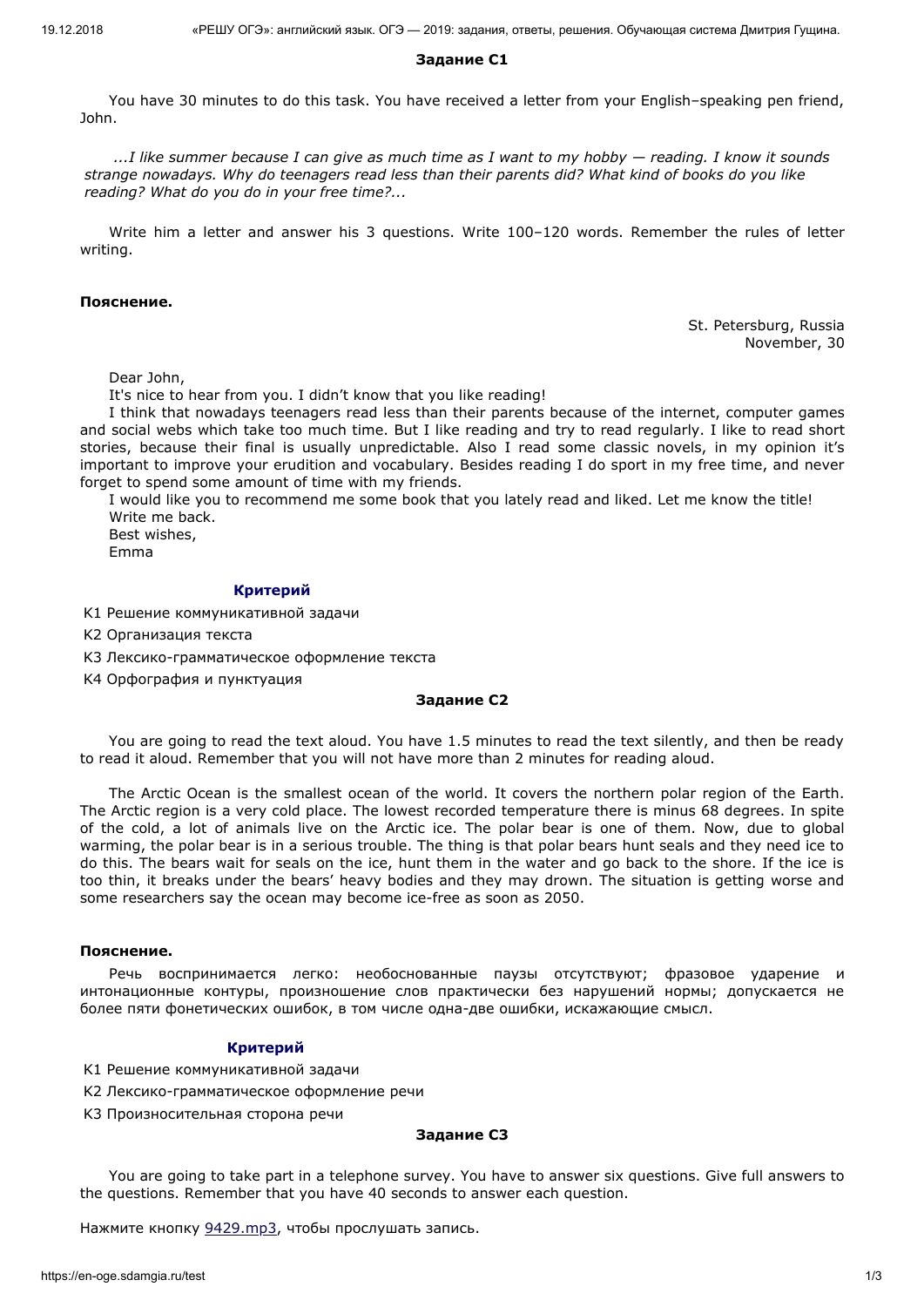# **Пояснение.**

Вы могли бы ответить так:

**Electronic assistant:** How long have you been living in your city, town or village?

**Student:** I have been living in a city for sixteen years.

**Electronic assistant:** What is the place where you live famous for?

**Student:** The place where I live is famous for its glorious history.

**Electronic assistant:** When was your city, town or village founded?

**Student:** My city was founded in 1703 year.

**Electronic assistant:** What season is the best for visiting your city, town or village? And why?

**Student:** It seems to me that summer is the best season for visiting Saint-Petersburg because there are many discounts for tourists.

**Electronic assistant:** What is your favorite place in your city, town or village? Why do you like it? **Student:** Russian museum is my favorite place in Saint-Petersburg.

**Electronic assistant:** What place in your hometown would you recommend visiting?

**Student:** I would recommend visiting Hermitage because it's one of the most popular museums.

# **Критерий**

K1 Решение коммуникативной задачи

K2 Взаимодействие с собеседником

K3 Лексико-грамматическое оформление речи

K4 Произносительная сторона речи

# **Задание С4 № 1726**

| Критерии оценивания ответа на задание С4                                                                                                                                                                                                                         |                |  |  |
|------------------------------------------------------------------------------------------------------------------------------------------------------------------------------------------------------------------------------------------------------------------|----------------|--|--|
| Решение коммуникативной задачи (К5)                                                                                                                                                                                                                              |                |  |  |
| Задание выполнено полностью: цель общения достигнута; тема раскрыта в полном объёме<br>(полно, точно и развернуто раскрыты все аспекты, указанные в задании)                                                                                                     | 3              |  |  |
| Задание выполнено: цель общения достигнута; но тема раскрыта не в полном объёме (один<br>аспект раскрыт не полностью)                                                                                                                                            | $\overline{2}$ |  |  |
| Задание выполнено частично: цель общения достигнута частично; тема раскрыта в ограни-<br>ченном объёме (один аспект не раскрыт,<br>ИЛИ все аспекты задания раскрыты неполно,<br>ИЛИ два аспекта раскрыты не в полном объёме, третий аспект дан полно и точно)    | 1              |  |  |
| Задание не выполнено: цель общения не достигнута: два аспекта содержания не раскрыты*                                                                                                                                                                            | $\Omega$       |  |  |
| Организация высказывания (К6)                                                                                                                                                                                                                                    |                |  |  |
| Высказывание логично и имеет завершённый характер; имеются вступительная и заключи-<br>тельная фразы, соответствующие теме. Средства логической связи используются правильно                                                                                     | $\mathcal{P}$  |  |  |
| Высказывание в основном логично и имеет достаточно завершённый характер, НО отсут-<br>ствует вступительная<br>или<br>заключительная фраза, имеются одно-два нарушения в использовании средств логической<br>СВЯЗИ                                                | 1              |  |  |
| Высказывание нелогично, вступительная и заключительная фразы отсутствуют; средства<br>логической связи практически не используются                                                                                                                               | 0              |  |  |
| Языковое оформление высказывания (К7)                                                                                                                                                                                                                            |                |  |  |
| Использованный словарный запас, грамматические структуры,<br>фонетическое оформление высказывания соответствуют поставленной задаче (допускается<br>не более четырёх негрубых лексико-грамматических ошибок<br>И/ИЛИ не более трёх негрубых фонетических ошибок) | $\overline{2}$ |  |  |
| Использованный словарный запас, грамматические структуры, фонетическое оформление<br>высказывания соответствуют поставленной задаче (допускается не более пяти негрубых<br>лексикограмматических ошибок<br>И/ИЛИ не более четырёх негрубых фонетических ошибок)  | 1              |  |  |
| Понимание высказывания затруднено из-за многочисленных лексико-грамматических и фо-<br>нетических ошибок (шесть и более лексико-грамматических ошибок<br>И/ИЛИ пять и более фонетических ошибок)<br>ИЛИ более трёх грубых ошибок                                 | 0              |  |  |
| Максимальное количество баллов                                                                                                                                                                                                                                   | 7              |  |  |